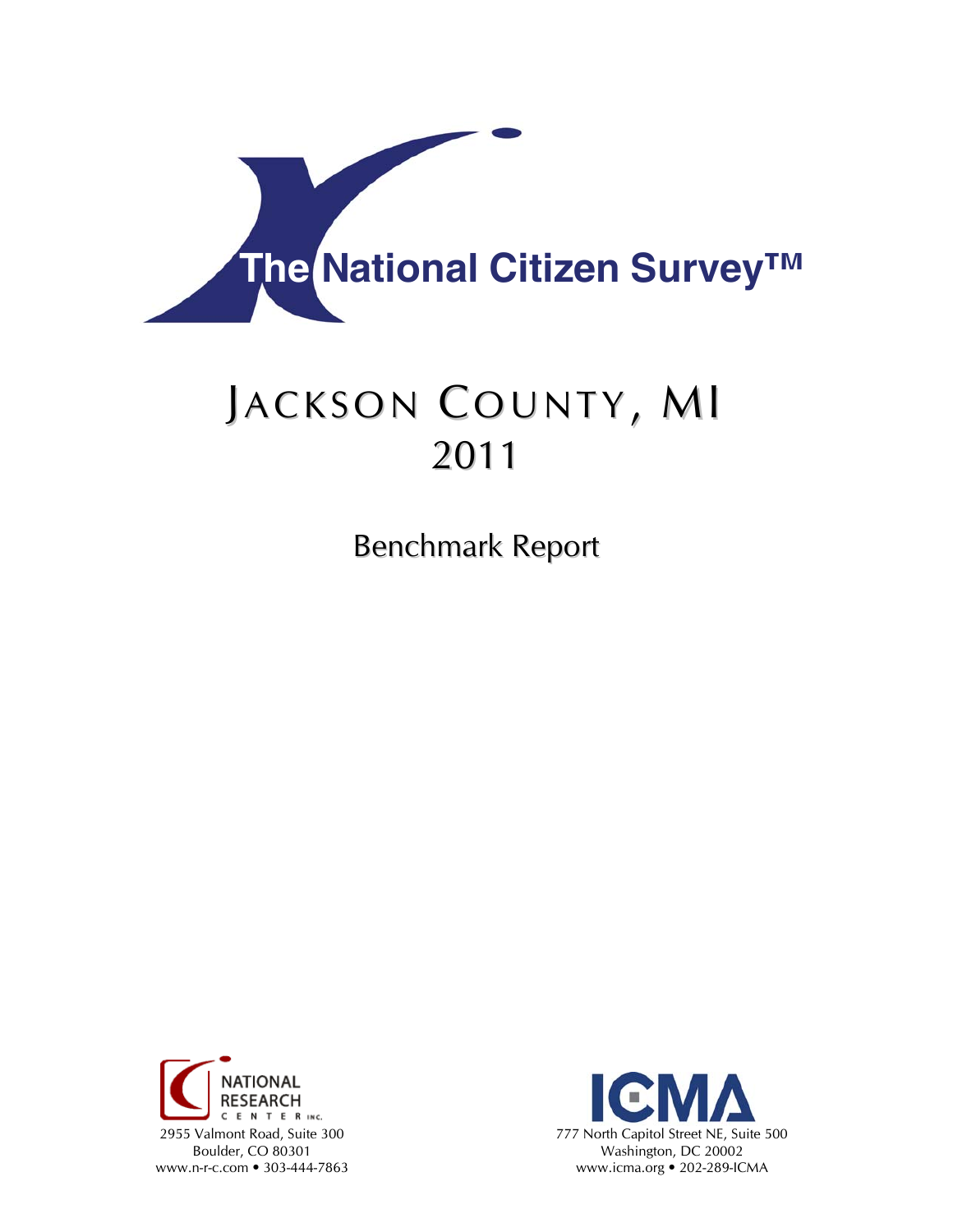### **CONTENTS**

| Jurisdictions Included in North Central Region Benchmark Comparisons 28 |  |
|-------------------------------------------------------------------------|--|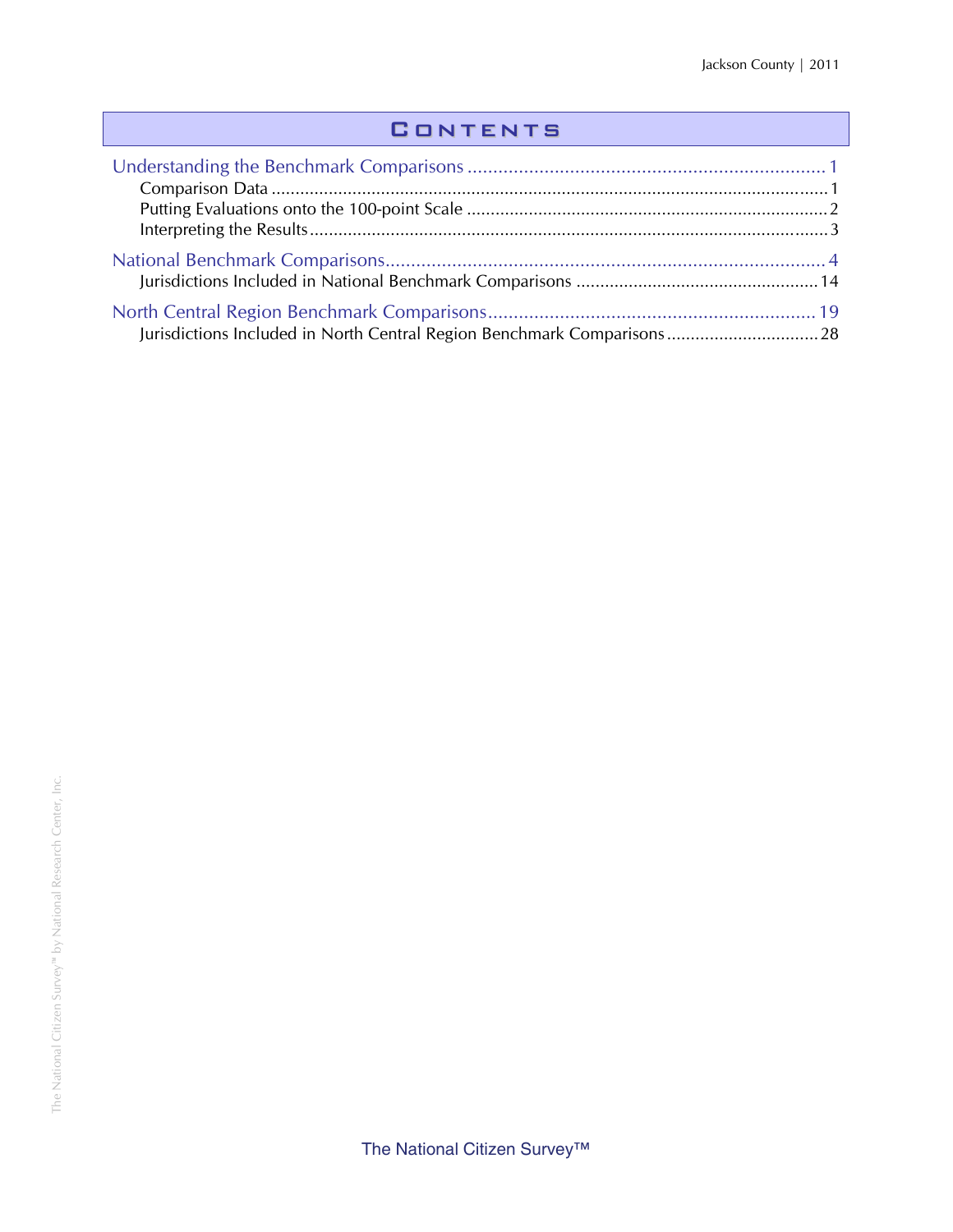## Understanding the Benchmark **COMPARISONS**

#### **COMPARISON DATA**

NRC's database of comparative resident opinion is comprised of resident perspectives gathered in citizen surveys from approximately 500 jurisdictions whose residents evaluated local government services and gave their opinion about the quality of community life. Jackson County chose to have comparisons made to the entire database and a subset of similar jurisdictions from the database (North Central region). A benchmark comparison (the average rating from all the comparison jurisdictions where a similar question was asked) has been provided when a similar question on the Jackson County Survey was included in NRC's database and there were at least five jurisdictions in which the question was asked. For most questions compared to the entire dataset, there were more than 100 jurisdictions included in the benchmark comparison.

The jurisdictions in the database represent a wide geographic and population range as shown in the table below.

| Jurisdiction Characteristic     | Percent of Jurisdictions |
|---------------------------------|--------------------------|
| <b>Region</b>                   |                          |
| West Coast <sup>1</sup>         | $17%$ ile                |
| West <sup>2</sup>               | $20\%$ ile               |
| North Central West <sup>3</sup> | $11\%$ ile               |
| North Central East <sup>4</sup> | $13\%$ ile               |
| South Central <sup>5</sup>      | 9%ile                    |
| South <sup>6</sup>              | 25%ile                   |
| Northeast West <sup>7</sup>     | 3%ile                    |
| Northeast East <sup>8</sup>     | $2\%$ ile                |
| Population                      |                          |
| Less than 40,000                | 41%ile                   |
| 40,000 to 74,999                | 20%ile                   |
| 75,000 to 149,000               | $16\%$ ile               |
| 150,000 or more                 | 23%ile                   |

 $\overline{a}$ <sup>1</sup> Alaska, Washington, Oregon, California, Hawaii

<sup>2</sup> Montana, Idaho, Wyoming, Colorado, Utah, Nevada, Arizona, New Mexico

<sup>3</sup> North Dakota, South Dakota, Nebraska, Kansas, Iowa, Missouri, Minnesota

<sup>4</sup> Illinois, Indiana, Ohio, Michigan, Wisconsin

<sup>5</sup> Oklahoma, Texas, Louisiana, Arkansas

<sup>6</sup> West Virginia, Virginia, Kentucky, Tennessee, Mississippi, Alabama, Georgia, Florida, South Carolina, North Carolina, Maryland,

Delaware, Washington DC

<sup>7</sup> New York, Pennsylvania, New Jersey

<sup>&</sup>lt;sup>8</sup> Connecticut, Rhode Island, Massachusetts, New Hampshire, Vermont, Maine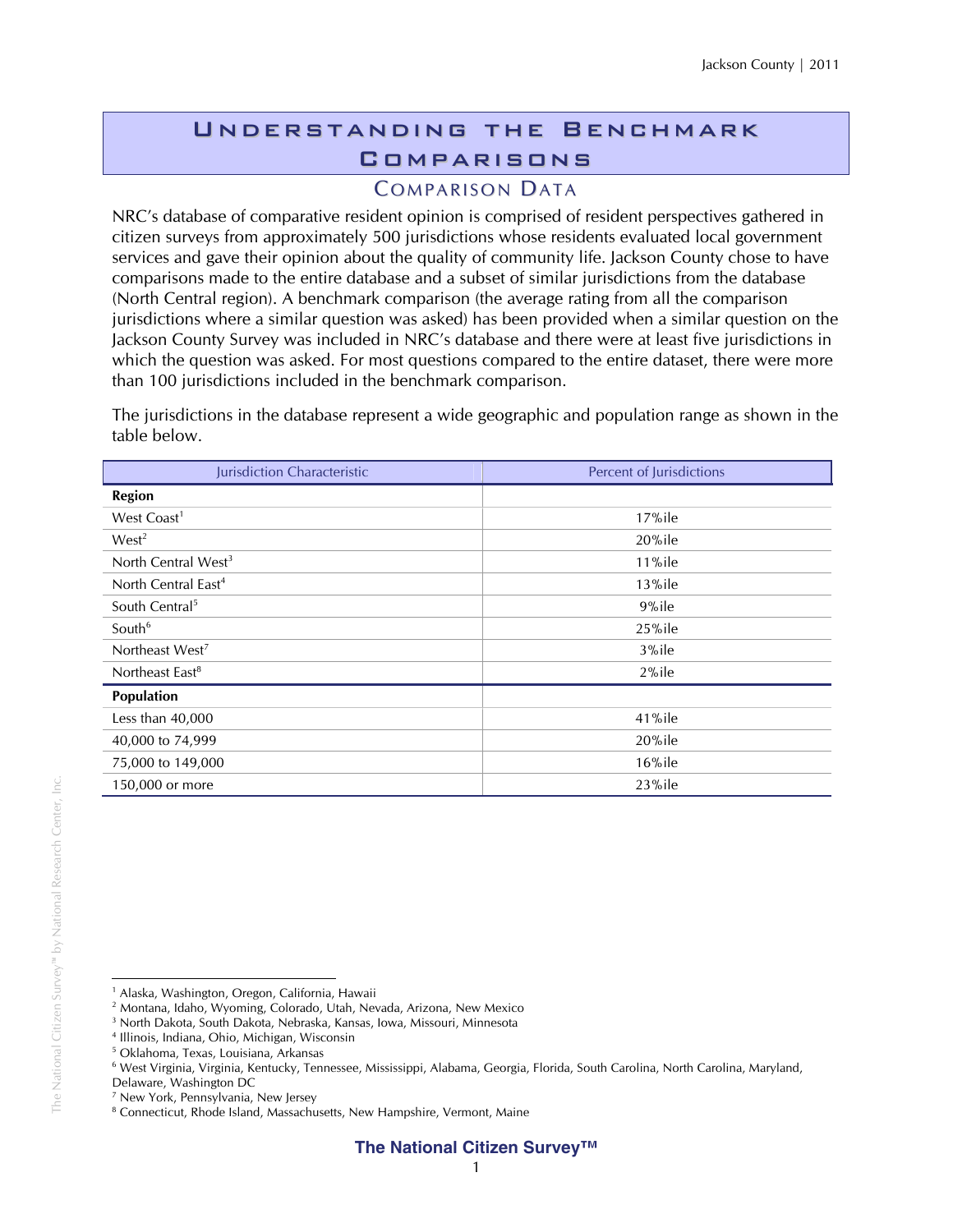#### PUTTING EVALUATIONS ONTO THE 100-POINT SCALE

Although responses to many of the evaluative questions were made on a 4 point scale with 1 representing the best rating and 4 the worst, the benchmarks are reported on a common scale where 0 is the worst possible rating and 100 is the best possible rating. The 95 percent confidence interval around an average score on the 100-point scale is no greater than plus or minus three points based on all respondents.

The 100-point scale is not a percent. It is a conversion of responses to an average rating. Each response option is assigned a value that is used in calculating the average score. For example, "excellent" = 100, "good" = 67, "fair" = 33 and "poor" = 0. If everyone reported "excellent," then the average rating would be 100 on the 100-point scale. Likewise, if all respondents gave a "poor", the result would be 0 on the 100-point scale. If half the respondents gave a score of "excellent" and half gave a score of "poor," the average would be in the middle of the scale (like the center post of a teeter totter) between "fair" and "good." An example of how to convert survey frequencies into an average rating appears below.

| How do you rate the community as a place to live? |                                      |                                                           |                                            |                                      |                                                       |                                                   |  |  |
|---------------------------------------------------|--------------------------------------|-----------------------------------------------------------|--------------------------------------------|--------------------------------------|-------------------------------------------------------|---------------------------------------------------|--|--|
| Response<br>option                                | <b>Total with</b><br>"don't<br>know" | Step1: Remove the<br>percent of "don't<br>know" responses | <b>Total</b><br>without<br>"don't<br>know" | Step 2:<br>Assign<br>scale<br>values | Step 3: Multiply<br>the percent by<br>the scale value | Step 4: Sum to<br>calculate the<br>average rating |  |  |
|                                                   |                                      |                                                           |                                            |                                      | $=$ 38% ile $\times$ 100                              |                                                   |  |  |
| Excellent                                         | $36\%$ ile                           | $=36 \div (100-5) =$                                      | 38%ile                                     | 100                                  | =                                                     | 38                                                |  |  |
| Good                                              | $42\%$ ile                           | $= 42 \div (100-5) =$                                     | 44%ile                                     | 67                                   | $= 44\%$ ile x 67 =                                   | 30                                                |  |  |
| Fair                                              | $12\%$ ile                           | $= 12 \div (100-5) =$                                     | $13\%$ ile                                 | 33                                   | $= 13\%$ ile x 33 =                                   | 4                                                 |  |  |
| Poor                                              | $5%$ ile                             | $= 5 \div (100-5) =$                                      | $5%$ ile                                   | $\mathbf 0$                          | $= 5\%$ ile x 0 =                                     | $\Omega$                                          |  |  |
| Don't know                                        | $5\%$ ile                            |                                                           |                                            |                                      |                                                       |                                                   |  |  |
| Total                                             | $100\%$ ile                          |                                                           | $100\%$ ile                                |                                      |                                                       | 72                                                |  |  |

#### Example of Converting Responses to the 100-point Scale

#### **How do you rate the community as a place to live?**

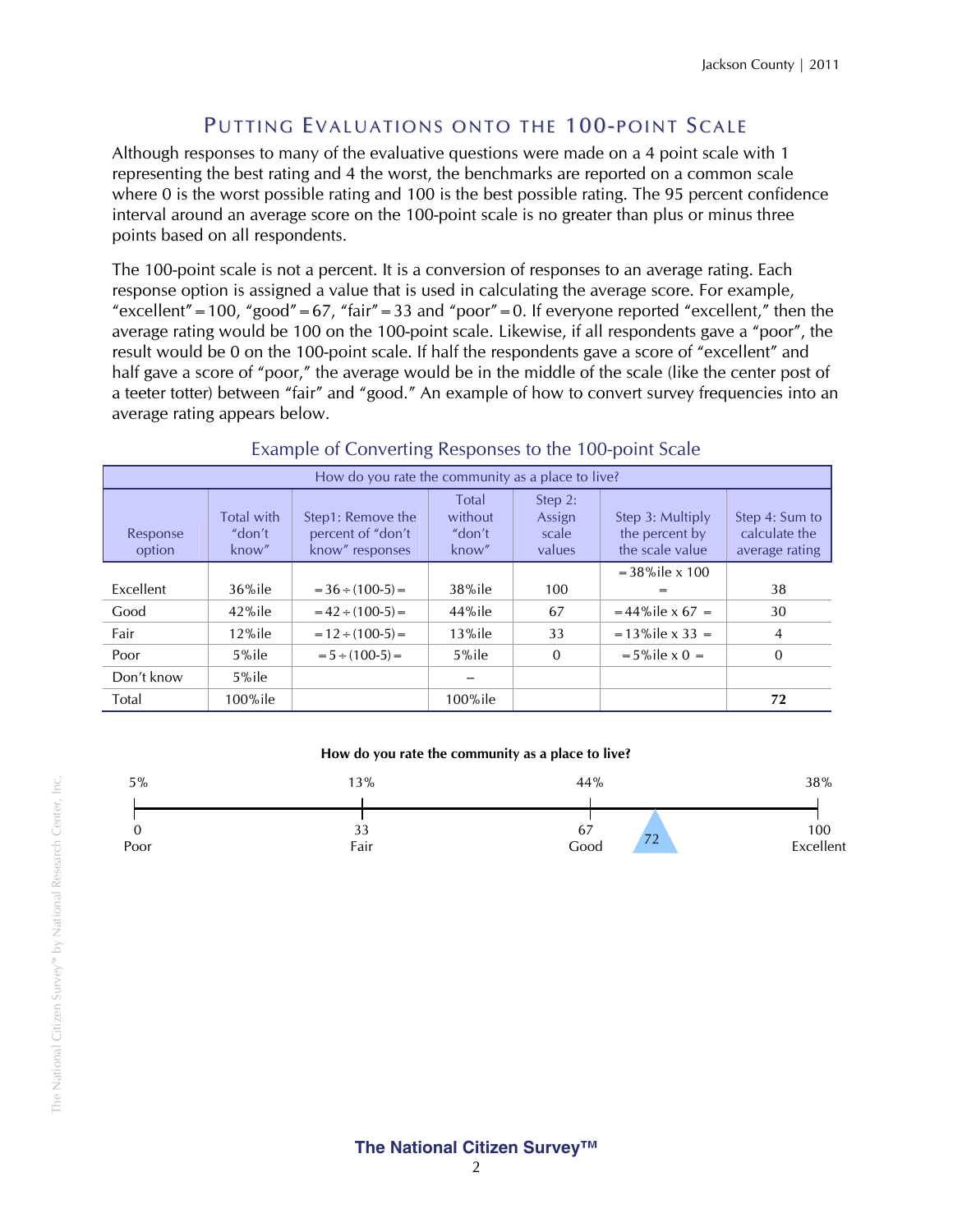#### INTERPRETING THE RESULTS

Average ratings are compared when similar questions are included in NRC's database, and there are at least five jurisdictions in which the question was asked. Where comparisons are available, three numbers are provided in the table. The first column is your jurisdiction's rating on the 100 point scale. The second column is the rank assigned to your jurisdiction's rating among jurisdictions where a similar question was asked. The third column is the number of jurisdictions that asked a similar question. The fourth shows the comparison of your jurisdiction's average rating (column one) to the benchmark.

Where comparisons for quality ratings were available, Jackson County's results were generally noted as being "above" the benchmark, "below" the benchmark or "similar" to the benchmark. For some questions – those related to resident behavior, circumstance or to a local problem – the comparison to the benchmark is designated as "more," "similar" or "less" (for example, the percent of crime victims, residents visiting a park or residents identifying code enforcement as a problem.) In instances where ratings are considerably higher or lower than the benchmark, these ratings have been further demarcated by the attribute of "much," (for example, "much less" or "much above"). These labels come from a statistical comparison of Jackson County's rating to the benchmark where a rating is considered "similar" if it is within the margin of error; "above," "below," "more" or "less" if the difference between your jurisdiction's rating and the benchmark is greater the margin of error; and "much above," "much below," "much more" or "much less" if the difference between your jurisdiction's rating and the benchmark is more than twice the margin of error.

This report contains benchmarks at the national level, as well as for the North Central region.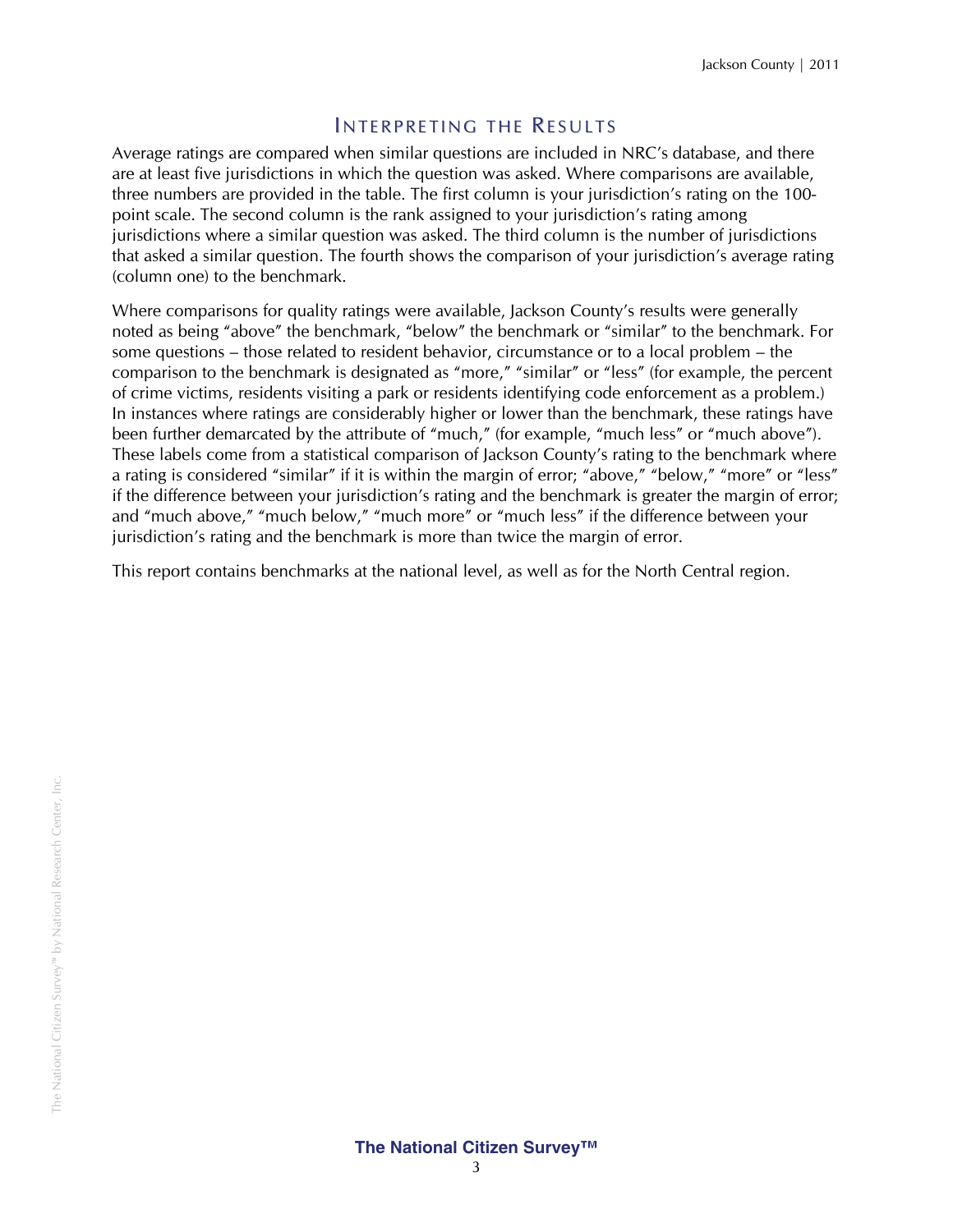### National Benchmark Comparisons

| <b>Overall Community Quality Benchmarks</b>               |                                  |      |                                           |                            |  |  |
|-----------------------------------------------------------|----------------------------------|------|-------------------------------------------|----------------------------|--|--|
|                                                           | <b>Jackson</b><br>average rating | Rank | Number of Jurisdictions for<br>Comparison | Comparison to<br>benchmark |  |  |
| The overall quality of life in Jackson<br>County          | 46                               | 404  | 415                                       | Much below                 |  |  |
| Your neighborhood as a place to live                      | 62                               | 231  | 278                                       | Much below                 |  |  |
| Jackson County as a place to live                         | 50                               | 339  | 347                                       | Much below                 |  |  |
| Recommend living in Jackson County<br>to someone who asks | 52                               | 182  | 187                                       | Much below                 |  |  |
| Remain in Jackson County for the next<br>five years       | 75                               | 127  | 186                                       | Similar                    |  |  |

| <b>Community Transportation Benchmarks</b>  |                           |      |                                           |                            |  |  |
|---------------------------------------------|---------------------------|------|-------------------------------------------|----------------------------|--|--|
|                                             | Jackson average<br>rating | Rank | Number of Jurisdictions for<br>Comparison | Comparison to<br>benchmark |  |  |
| Ease of car travel in Jackson<br>County     | 52                        | 163  | 271                                       | Similar                    |  |  |
| Ease of bus travel in Jackson<br>County     | 44                        | 101  | 191                                       | Similar                    |  |  |
| Ease of bicycle travel in<br>Jackson County | 46                        | 148  | 265                                       | Similar                    |  |  |
| Ease of walking in Jackson<br>County        | 47                        | 198  | 267                                       | Much below                 |  |  |
| Availability of paths and<br>walking trails | 54                        | 98   | 182                                       | Similar                    |  |  |
| Traffic flow on County roads                | 46                        | 123  | 249                                       | Similar                    |  |  |

| Frequency of Bus Use Benchmarks                                                                              |                               |  |  |  |  |
|--------------------------------------------------------------------------------------------------------------|-------------------------------|--|--|--|--|
| Number of Jurisdictions for<br>Comparison to<br>Jackson average<br>benchmark<br>Rank<br>rating<br>Comparison |                               |  |  |  |  |
| Ridden a local bus within<br>Jackson County                                                                  | 130<br>Much less<br>10<br>165 |  |  |  |  |

| Drive Alone Benchmarks                                                                                       |  |  |     |           |  |
|--------------------------------------------------------------------------------------------------------------|--|--|-----|-----------|--|
| Number of Jurisdictions for<br>Comparison to<br>lackson<br>benchmark<br>Comparison<br>average rating<br>Rank |  |  |     |           |  |
| Average percent of work commute<br>trips made by driving alone                                               |  |  | 175 | Much more |  |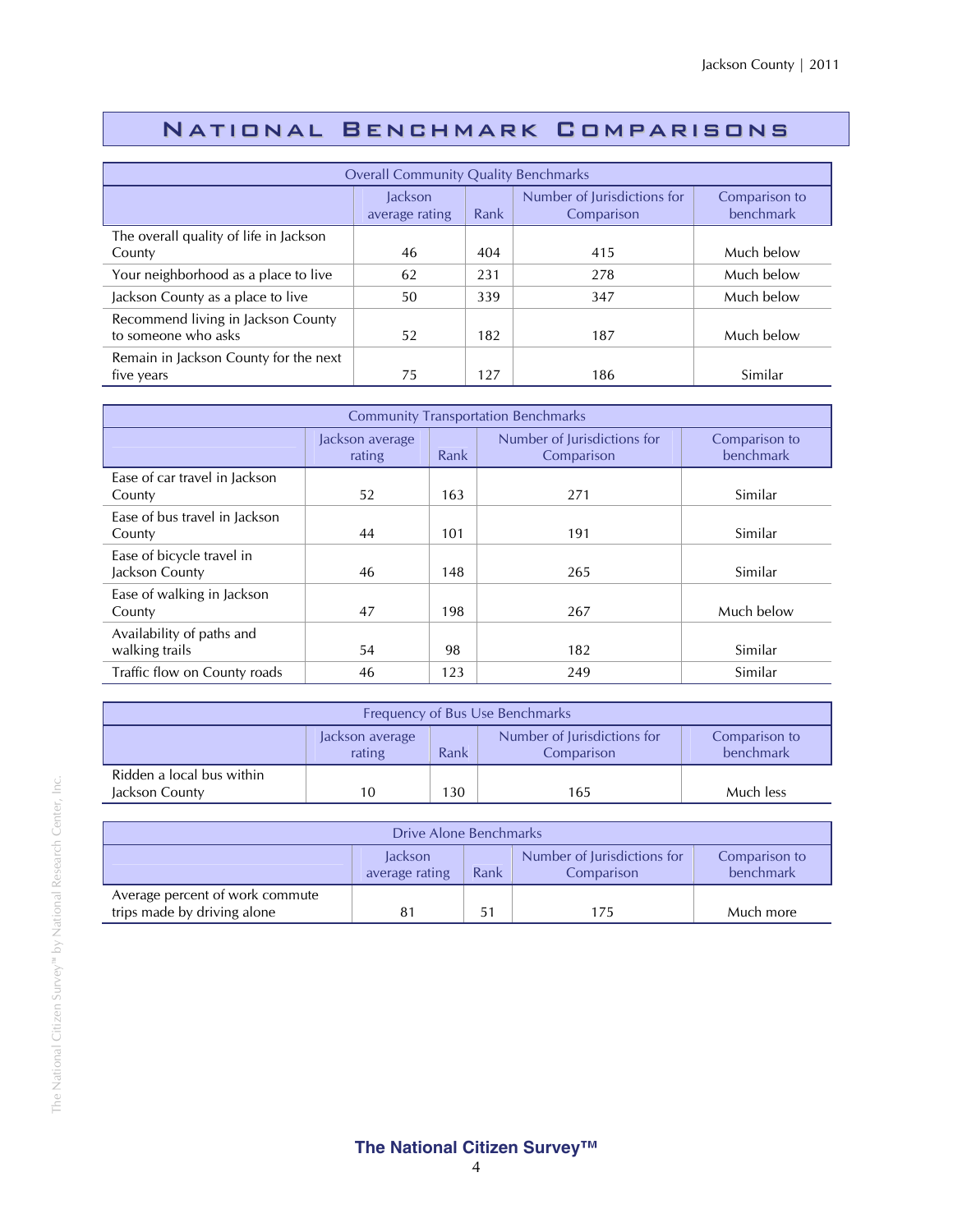| <b>Transportation and Parking Services Benchmarks</b>                                                        |    |     |     |            |  |
|--------------------------------------------------------------------------------------------------------------|----|-----|-----|------------|--|
| Number of Jurisdictions for<br>Jackson average<br>Comparison to<br>benchmark<br>Rank<br>rating<br>Comparison |    |     |     |            |  |
| Road repair                                                                                                  | 17 | 395 | 400 | Much below |  |
| Snow removal on County roads<br>and highways                                                                 | 39 | 238 | 255 | Much below |  |
| Bus or transit services                                                                                      | 48 | 132 | 204 | Similar    |  |
| Amount of public parking                                                                                     | 45 | 116 | 207 | Similar    |  |

| Housing Characteristics Benchmarks                                                                           |    |     |     |            |  |
|--------------------------------------------------------------------------------------------------------------|----|-----|-----|------------|--|
| Number of Jurisdictions for<br>Comparison to<br>Jackson average<br>benchmark<br>rating<br>Rank<br>Comparison |    |     |     |            |  |
| Availability of affordable<br>quality housing                                                                | 42 | 155 | 286 | Similar    |  |
| Variety of housing options                                                                                   |    | 153 | 174 | Much below |  |

| <b>Housing Costs Benchmarks</b>                                            |                                                                                                              |     |     |           |  |  |
|----------------------------------------------------------------------------|--------------------------------------------------------------------------------------------------------------|-----|-----|-----------|--|--|
|                                                                            | Number of Jurisdictions<br>Jackson<br>Comparison to<br>benchmark<br>for Comparison<br>average rating<br>Rank |     |     |           |  |  |
| Experiencing housing costs stress (housing<br>costs 30% or MORE of income) | 30                                                                                                           | 132 | 180 | Much less |  |  |

| <b>Built Environment Benchmarks</b>                                                                          |    |     |     |            |  |  |
|--------------------------------------------------------------------------------------------------------------|----|-----|-----|------------|--|--|
| Number of Jurisdictions for<br>Comparison to<br>Jackson average<br>benchmark<br>rating<br>Rank<br>Comparison |    |     |     |            |  |  |
| Overall quality of new development<br>in Jackson County                                                      | 28 | 248 | 250 | Much below |  |  |
| Overall appearance of Jackson<br>Much below<br>303<br>County<br>39<br>321                                    |    |     |     |            |  |  |

| <b>Population Growth Benchmarks</b>                                                                          |  |  |  |  |  |  |
|--------------------------------------------------------------------------------------------------------------|--|--|--|--|--|--|
| Number of Jurisdictions for<br>Comparison to<br>Jackson average<br>benchmark<br>Rank<br>rating<br>Comparison |  |  |  |  |  |  |
| Population growth seen as<br>too fast<br>227<br>Much less<br>234                                             |  |  |  |  |  |  |

| Nuisance Problems Benchmarks                                                                                     |                                                                                                                    |    |     |           |  |  |  |
|------------------------------------------------------------------------------------------------------------------|--------------------------------------------------------------------------------------------------------------------|----|-----|-----------|--|--|--|
|                                                                                                                  | Number of<br>Jackson<br>Jurisdictions for<br>Comparison to<br>average<br>benchmark<br>rating<br>Comparison<br>Rank |    |     |           |  |  |  |
| To what degree, if at all, are run down<br>buildings, weed lots or junk vehicles a problem<br>in Jackson County? | 33                                                                                                                 | 16 | 234 | Much more |  |  |  |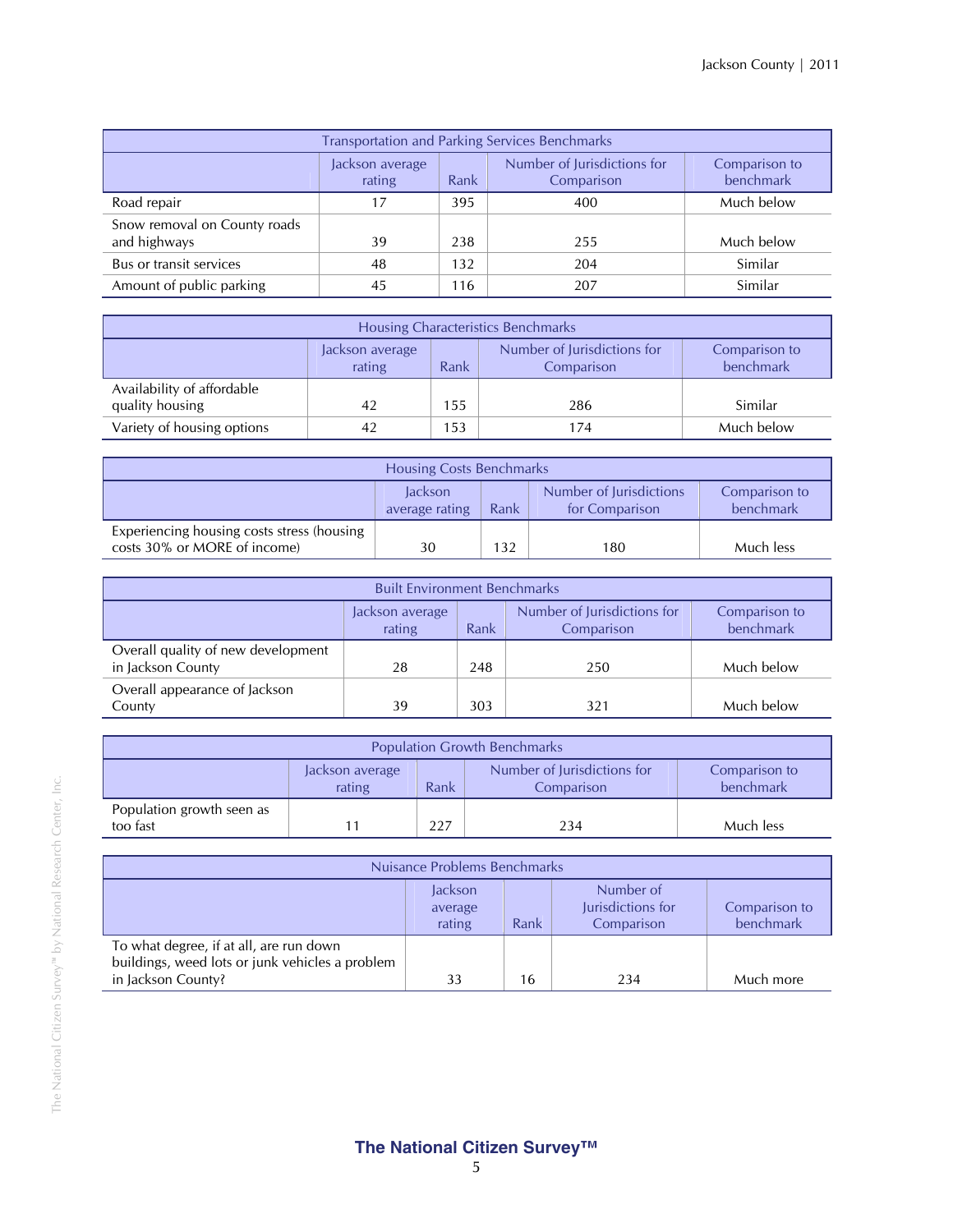| Planning and Community Code Enforcement Services Benchmarks                                                  |    |     |     |            |  |  |
|--------------------------------------------------------------------------------------------------------------|----|-----|-----|------------|--|--|
| Number of Jurisdictions for<br>Comparison to<br>Jackson average<br>benchmark<br>rating<br>Comparison<br>Rank |    |     |     |            |  |  |
| Land use, planning and zoning                                                                                | 35 | 235 | 279 | Much below |  |  |
| Code enforcement (weeds,<br>abandoned buildings, etc.)                                                       | 26 | 333 | 341 | Much below |  |  |
| Animal control                                                                                               | 39 | 288 | 303 | Much below |  |  |

| Economic Sustainability and Opportunities Benchmarks                                                         |    |     |     |            |  |  |
|--------------------------------------------------------------------------------------------------------------|----|-----|-----|------------|--|--|
| Number of Jurisdictions<br>Jackson<br>Comparison to<br>benchmark<br>for Comparison<br>Rank<br>average rating |    |     |     |            |  |  |
| Employment opportunities                                                                                     | 16 | 269 | 281 | Much below |  |  |
| Shopping opportunities                                                                                       | 44 | 194 | 268 | Much below |  |  |
| Jackson County as a place to work                                                                            | 30 | 289 | 307 | Much below |  |  |
| Overall quality of business and service<br>establishments in Jackson County                                  | 42 | 155 | 170 | Much below |  |  |

| Economic Development Services Benchmarks                                                                     |    |     |     |            |  |  |  |
|--------------------------------------------------------------------------------------------------------------|----|-----|-----|------------|--|--|--|
| Number of Jurisdictions for<br>Comparison to<br>Jackson average<br>benchmark<br>rating<br>Comparison<br>Rank |    |     |     |            |  |  |  |
| Economic<br>development                                                                                      | 22 | 262 | 266 | Much below |  |  |  |
| Agricultural/farm<br>advisor                                                                                 | 47 | 9   |     | Much above |  |  |  |

| Job and Retail Growth Benchmarks                                                                             |    |    |     |           |  |  |  |
|--------------------------------------------------------------------------------------------------------------|----|----|-----|-----------|--|--|--|
| Number of Jurisdictions for<br>Comparison to<br>Jackson average<br>benchmark<br>rating<br>Comparison<br>Rank |    |    |     |           |  |  |  |
| Retail growth seen as too<br>slow                                                                            | 62 | 28 | 233 | Much more |  |  |  |
| Jobs growth seen as too<br>slow                                                                              | 96 |    | 236 | Much more |  |  |  |

| <b>Personal Economic Future Benchmarks</b>        |                                                                                                              |      |     |       |  |  |
|---------------------------------------------------|--------------------------------------------------------------------------------------------------------------|------|-----|-------|--|--|
|                                                   | Number of Jurisdictions for<br>Comparison to<br>Jackson average<br>benchmark<br>rating<br>Rank<br>Comparison |      |     |       |  |  |
| Positive impact of economy on<br>household income |                                                                                                              | 158. | 228 | Below |  |  |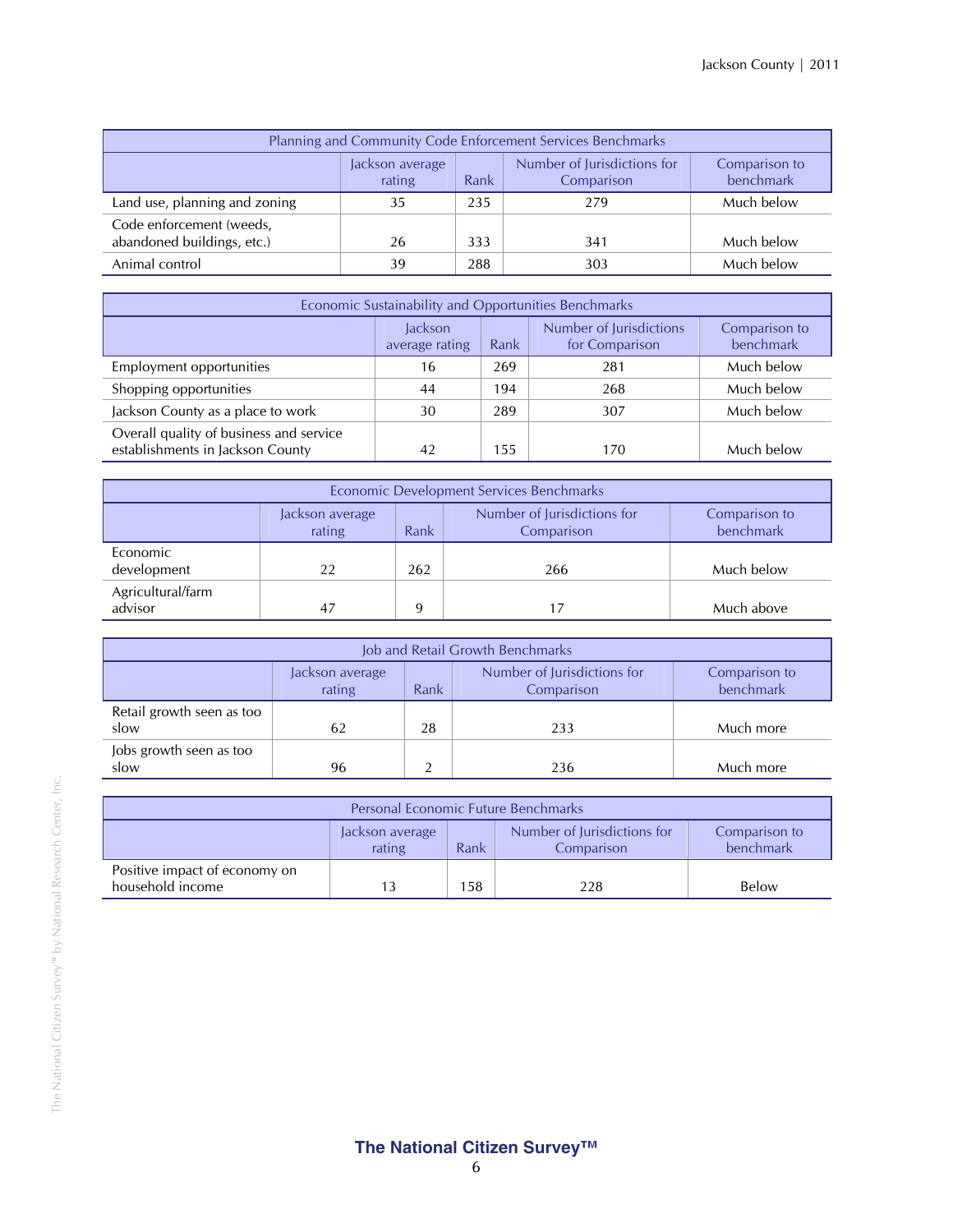| <b>Community and Personal Public Safety Benchmarks</b>      |                           |      |                                           |                            |  |  |
|-------------------------------------------------------------|---------------------------|------|-------------------------------------------|----------------------------|--|--|
|                                                             | Jackson<br>average rating | Rank | Number of Jurisdictions for<br>Comparison | Comparison to<br>benchmark |  |  |
| Safety in your neighborhood during<br>the day               | 83                        | 242  | 317                                       | Below                      |  |  |
| Safety in your neighborhood after<br>dark                   | 67                        | 224  | 308                                       | Below                      |  |  |
| Safety in Jackson County's downtown<br>area during the day  | 74                        | 232  | 269                                       | Much below                 |  |  |
| Safety in Jackson County's downtown<br>area after dark      | 40                        | 256  | 279                                       | Much below                 |  |  |
| Safety from violent crime (e.g., rape,<br>assault, robbery) | 52                        | 260  | 271                                       | Much below                 |  |  |
| Safety from property crimes (e.g.,<br>burglary, theft)      | 47                        | 244  | 271                                       | Much below                 |  |  |
| Environmental hazards, including<br>toxic waste             | 67                        | 157  | 182                                       | Much below                 |  |  |

| <b>Crime Victimization and Reporting Benchmarks</b> |                                                                                                              |    |     |         |  |  |  |  |
|-----------------------------------------------------|--------------------------------------------------------------------------------------------------------------|----|-----|---------|--|--|--|--|
|                                                     | Number of Jurisdictions for<br>Comparison to<br>Jackson average<br>benchmark<br>rating<br>Rank<br>Comparison |    |     |         |  |  |  |  |
| Victim of crime                                     |                                                                                                              | 92 | 238 | Similar |  |  |  |  |
| Reported<br>crimes                                  | 79                                                                                                           | 18 | 236 | Similar |  |  |  |  |

| <b>Public Safety Services Benchmarks</b>                                                                               |                              |      |                                              |                            |  |  |
|------------------------------------------------------------------------------------------------------------------------|------------------------------|------|----------------------------------------------|----------------------------|--|--|
|                                                                                                                        | Jackson<br>average<br>rating | Rank | Number of<br>Jurisdictions for<br>Comparison | Comparison to<br>benchmark |  |  |
| Sheriff services                                                                                                       | 56                           | 356  | 395                                          | Much below                 |  |  |
| Fire services                                                                                                          | 62                           | 315  | 320                                          | Much below                 |  |  |
| Ambulance or emergency medical services                                                                                | 65                           | 295  | 318                                          | Much below                 |  |  |
| Crime prevention                                                                                                       | 42                           | 299  | 321                                          | Much below                 |  |  |
| Fire prevention and education                                                                                          | 53                           | 245  | 254                                          | Much below                 |  |  |
| Traffic enforcement on County roads and<br>highways                                                                    | 49                           | 308  | 342                                          | Much below                 |  |  |
| Municipal courts                                                                                                       | 48                           | 153  | 172                                          | Much below                 |  |  |
| Emergency preparedness (services that prepare<br>the community for natural disasters or other<br>emergency situations) | 47                           | 170  | 202                                          | Much below                 |  |  |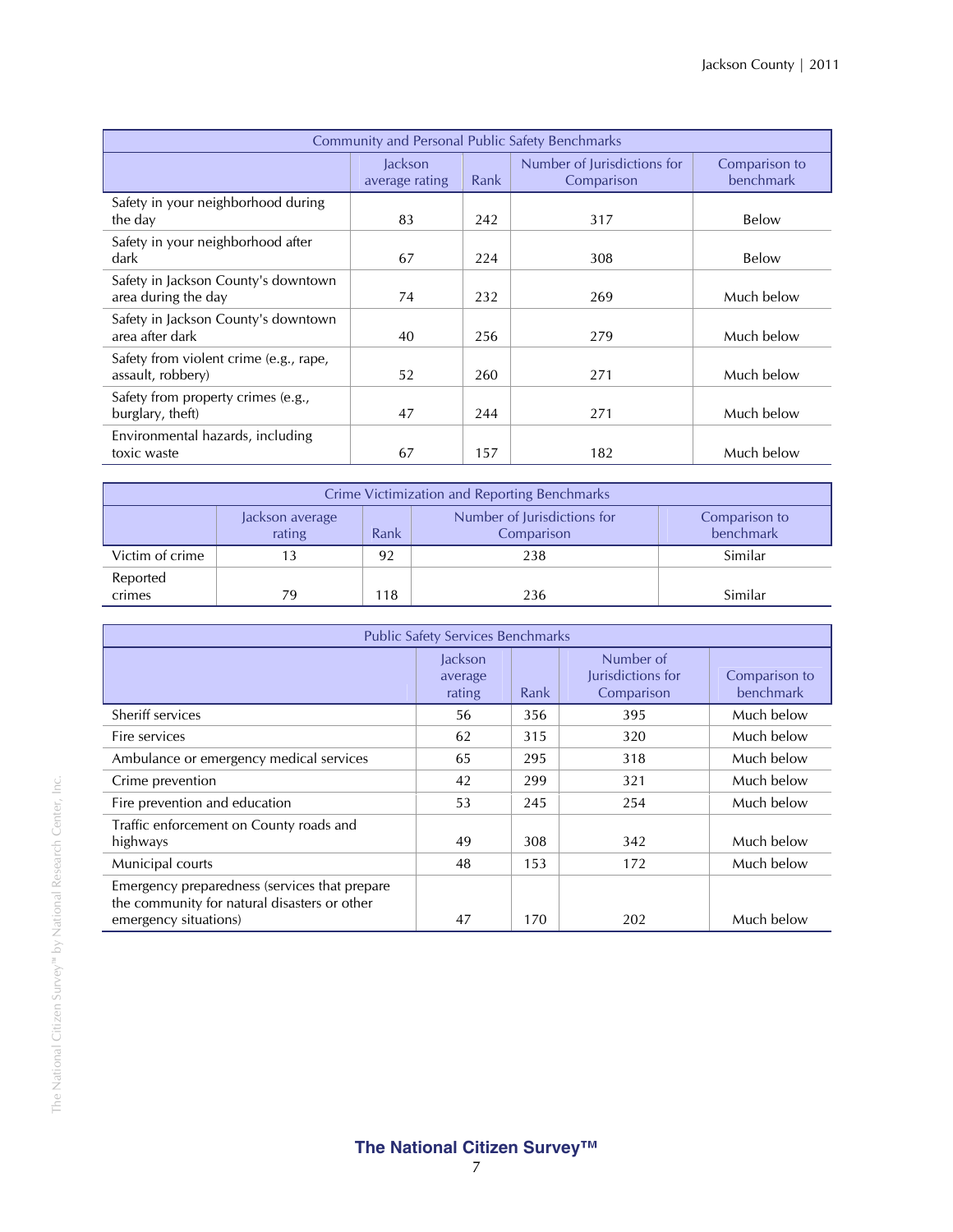| <b>Contact with Sheriff Department Benchmarks</b>                                                                   |    |    |    |            |  |  |
|---------------------------------------------------------------------------------------------------------------------|----|----|----|------------|--|--|
| Number of Jurisdictions<br><b>Jackson</b><br>Comparison to<br>benchmark<br>for Comparison<br>Rank<br>average rating |    |    |    |            |  |  |
| Had contact with the Jackson County<br>Sheriff's Department                                                         | 31 | 59 |    | Less       |  |  |
| Overall impression of most recent contact<br>with the Jackson County Sheriff's                                      |    |    |    |            |  |  |
| Department                                                                                                          | 58 | 70 | 79 | Much below |  |  |

| <b>Community Environment Benchmarks</b>                                       |                                                                                       |     |     |            |  |  |
|-------------------------------------------------------------------------------|---------------------------------------------------------------------------------------|-----|-----|------------|--|--|
|                                                                               | Number of Jurisdictions<br><b>lackson</b><br>for Comparison<br>Rank<br>average rating |     |     |            |  |  |
| Cleanliness of Jackson County                                                 | 37                                                                                    | 179 | 183 | Much below |  |  |
| Quality of overall natural environment in<br>Jackson County                   | 51                                                                                    | 167 | 187 | Much below |  |  |
| Preservation of natural areas such as open<br>space, farmlands and greenbelts | 43                                                                                    | 165 | 186 | Much below |  |  |
| Air quality                                                                   | 55                                                                                    | 148 | 219 | Below      |  |  |

| Frequency of Recycling Benchmarks                                                                            |    |     |     |         |  |  |
|--------------------------------------------------------------------------------------------------------------|----|-----|-----|---------|--|--|
| Number of Jurisdictions for<br>Comparison to<br>Jackson average<br>benchmark<br>rating<br>Rank<br>Comparison |    |     |     |         |  |  |
| Recycled used paper, cans or<br>bottles from your home                                                       | 80 | 125 | 221 | Similar |  |  |

| Utility Services Benchmarks            |                           |                                                   |     |                            |  |  |
|----------------------------------------|---------------------------|---------------------------------------------------|-----|----------------------------|--|--|
|                                        | Jackson average<br>rating | Number of Jurisdictions for<br>Rank<br>Comparison |     | Comparison to<br>benchmark |  |  |
| Power (electric and/or gas)<br>utility | 57                        | 88                                                | 96  | Much below                 |  |  |
| Sewer services                         | 58                        | 209                                               | 274 | Below                      |  |  |
| Drinking water                         | 52                        | 207                                               | 285 | Much below                 |  |  |
| Storm drainage                         | 46                        | 259                                               | 328 | Much below                 |  |  |
| Yard waste pick-up                     | 40                        | 230                                               | 233 | Much below                 |  |  |
| Recycling                              | 54                        | 266                                               | 319 | Much below                 |  |  |
| Garbage collection                     | 63                        | 295                                               | 339 | Much below                 |  |  |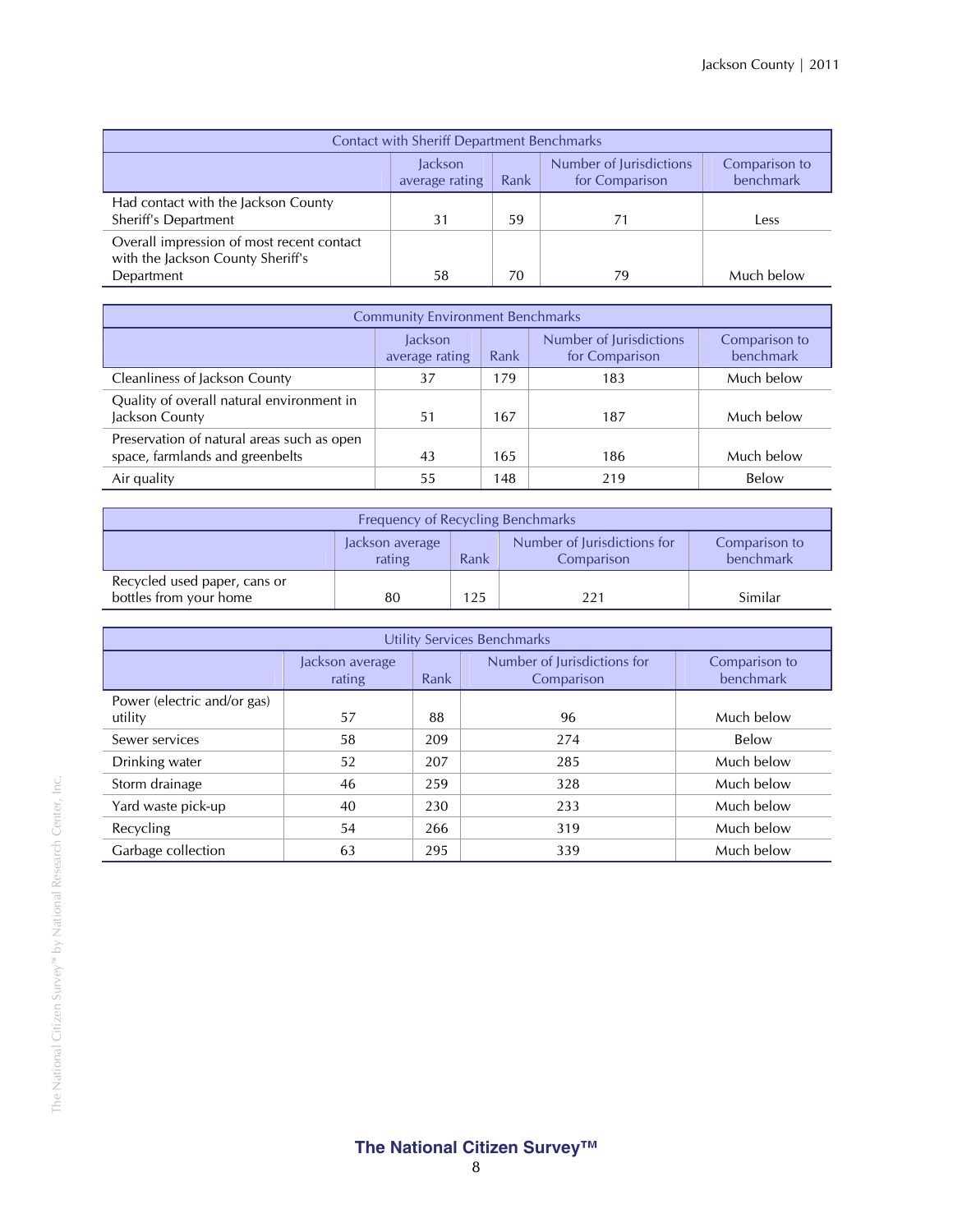| <b>Community Recreational Opportunities Benchmarks</b> |                           |                                                                    |     |            |  |  |  |
|--------------------------------------------------------|---------------------------|--------------------------------------------------------------------|-----|------------|--|--|--|
|                                                        | Jackson average<br>rating | Number of Jurisdictions for<br>Comparison to<br>Rank<br>Comparison |     |            |  |  |  |
| Recreational<br>opportunities                          | 48                        | 214                                                                | 279 | Much below |  |  |  |
| Jackson County open<br>space                           | 53                        | 27                                                                 | 30  | Much below |  |  |  |
| Availability of historic<br>sites                      | 49                        |                                                                    | 16  | Much below |  |  |  |

| Participation in Parks and Recreation Opportunities Benchmarks |                           |                                           |                            |           |  |  |
|----------------------------------------------------------------|---------------------------|-------------------------------------------|----------------------------|-----------|--|--|
|                                                                | Jackson average<br>rating | Number of Jurisdictions for<br>Comparison | Comparison to<br>benchmark |           |  |  |
| Used Jackson County recreation<br>centers                      | 50                        | 145                                       | 192                        | Much less |  |  |
| Participated in a recreation<br>program or activity            | 40                        | 170                                       | 223                        | Much less |  |  |
| Visited a neighborhood park or<br>County park                  | 85                        | 130                                       | 230                        | Similar   |  |  |

| Parks and Recreation Services Benchmarks |                           |      |                                           |                            |  |  |
|------------------------------------------|---------------------------|------|-------------------------------------------|----------------------------|--|--|
|                                          | Jackson average<br>rating | Rank | Number of Jurisdictions for<br>Comparison | Comparison to<br>benchmark |  |  |
| County parks                             | 64                        | 219  | 302                                       | Below                      |  |  |
| Recreation programs or<br>classes        | 55                        | 245  | 310                                       | Much below                 |  |  |
| Recreation centers or<br>facilities      | 53                        | 202  | 251                                       | Much below                 |  |  |
| Nature programs or<br>classes            | 51                        | 11   | 14                                        | Much below                 |  |  |

| <b>Cultural and Educational Opportunities Benchmarks</b>                                                     |    |     |     |            |  |  |  |
|--------------------------------------------------------------------------------------------------------------|----|-----|-----|------------|--|--|--|
| Number of Jurisdictions for<br>Comparison to<br>Jackson average<br>benchmark<br>rating<br>Rank<br>Comparison |    |     |     |            |  |  |  |
| Opportunities to attend cultural                                                                             |    |     |     |            |  |  |  |
| activities                                                                                                   | 39 | 249 | 285 | Much below |  |  |  |
| Educational opportunities<br>Much below<br>190<br>234<br>46                                                  |    |     |     |            |  |  |  |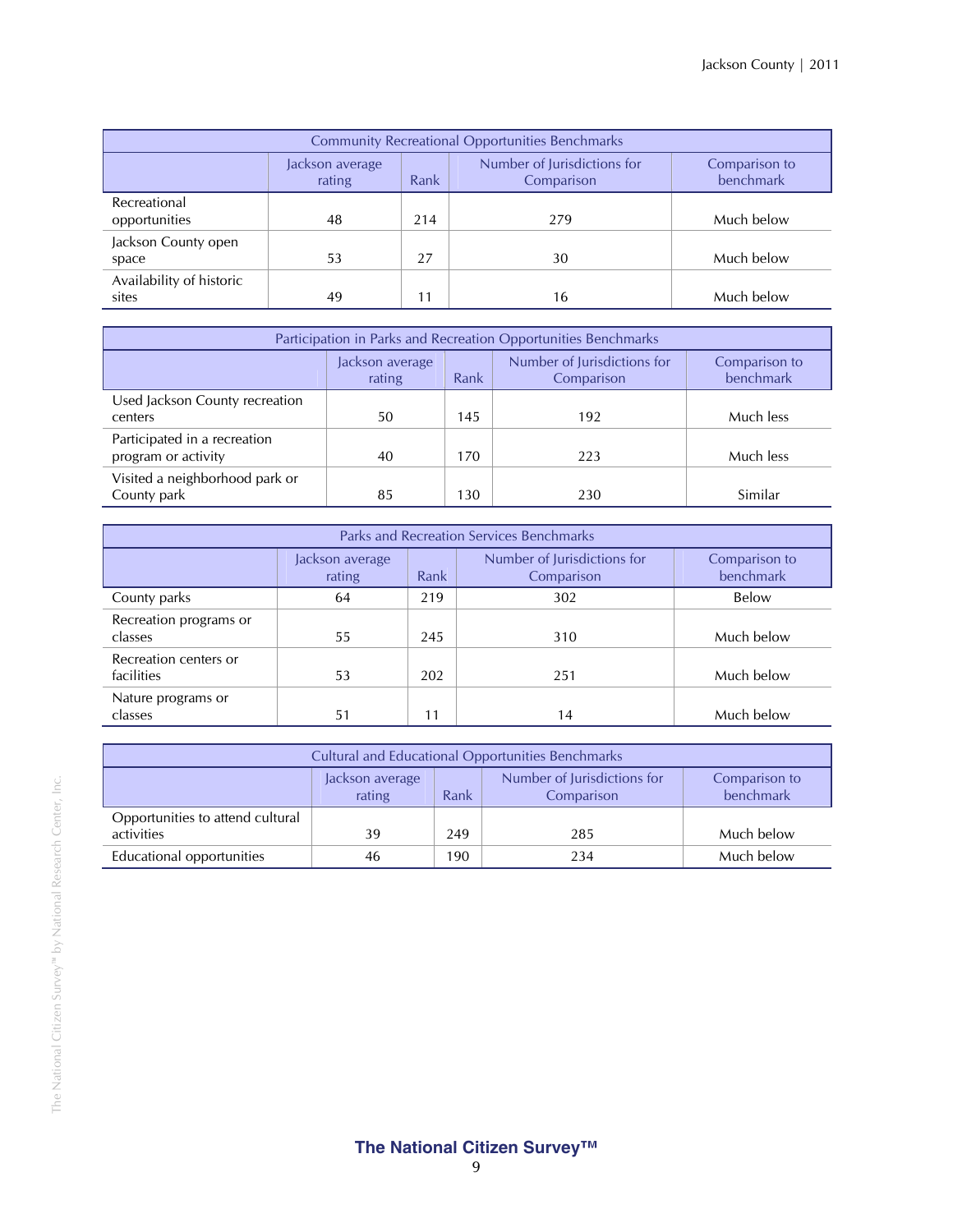| Participation in Cultural and Educational Opportunities Benchmarks                                           |    |     |     |         |  |  |
|--------------------------------------------------------------------------------------------------------------|----|-----|-----|---------|--|--|
| Number of Jurisdictions for<br>Jackson<br>Comparison to<br>benchmark<br>Rank<br>Comparison<br>average rating |    |     |     |         |  |  |
| Used Jackson County public libraries<br>or their services                                                    | 71 | 114 | 202 | Similar |  |  |
| Participated in religious or spiritual<br>activities in Jackson County                                       | 55 | 46  | 124 | More    |  |  |

| <b>Cultural and Educational Services Benchmarks</b>                                                          |    |     |     |            |  |  |
|--------------------------------------------------------------------------------------------------------------|----|-----|-----|------------|--|--|
| Number of Jurisdictions for<br>Comparison to<br>Jackson average<br>rating<br>benchmark<br>Rank<br>Comparison |    |     |     |            |  |  |
| Public schools                                                                                               | 46 | 196 | 235 | Much below |  |  |
| Public library<br>services                                                                                   | 66 | 237 | 309 | Below      |  |  |

| Community Health and Wellness Access and Opportunities Benchmarks              |    |     |     |                            |  |  |
|--------------------------------------------------------------------------------|----|-----|-----|----------------------------|--|--|
| Number of Jurisdictions for<br>Jackson average<br>Rank<br>rating<br>Comparison |    |     |     | Comparison to<br>benchmark |  |  |
| Availability of affordable quality<br>health care                              | 40 | 181 | 225 | Much below                 |  |  |
| Availability of affordable quality<br>food                                     | 53 | 122 | 170 | <b>Below</b>               |  |  |
| Availability of preventive health<br>services                                  | 46 | 118 | 142 | Much below                 |  |  |

| Health and Wellness Services Benchmarks |                           |                                                   |     |            |  |  |  |
|-----------------------------------------|---------------------------|---------------------------------------------------|-----|------------|--|--|--|
|                                         | Jackson average<br>rating | Number of Jurisdictions for<br>Rank<br>Comparison |     |            |  |  |  |
| Health services                         | 48                        | 148                                               | 183 | Much below |  |  |  |
| Mental health services                  | 38                        | 20                                                | 29  | Similar    |  |  |  |
| Drug and alcohol<br>services            | 42                        | 12                                                | 23  | Above      |  |  |  |
| Adult protective<br>services            | 42                        |                                                   | 16  | Above      |  |  |  |

| <b>Community Quality and Inclusiveness Benchmarks</b>                             |                                  |      |                                           |                            |  |  |
|-----------------------------------------------------------------------------------|----------------------------------|------|-------------------------------------------|----------------------------|--|--|
|                                                                                   | <b>lackson</b><br>average rating | Rank | Number of Jurisdictions<br>for Comparison | Comparison to<br>benchmark |  |  |
| Sense of community                                                                | 41                               | 278  | 287                                       | Much below                 |  |  |
| Openness and acceptance of the community<br>towards people of diverse backgrounds | 42                               | 237  | 253                                       | Much below                 |  |  |
| Availability of affordable quality child care                                     | 38                               | 162  | 221                                       | Below                      |  |  |
| Jackson County as a place to raise children                                       | 48                               | 322  | 346                                       | Much below                 |  |  |
| Jackson County as a place to retire                                               | 36                               | 323  | 331                                       | Much below                 |  |  |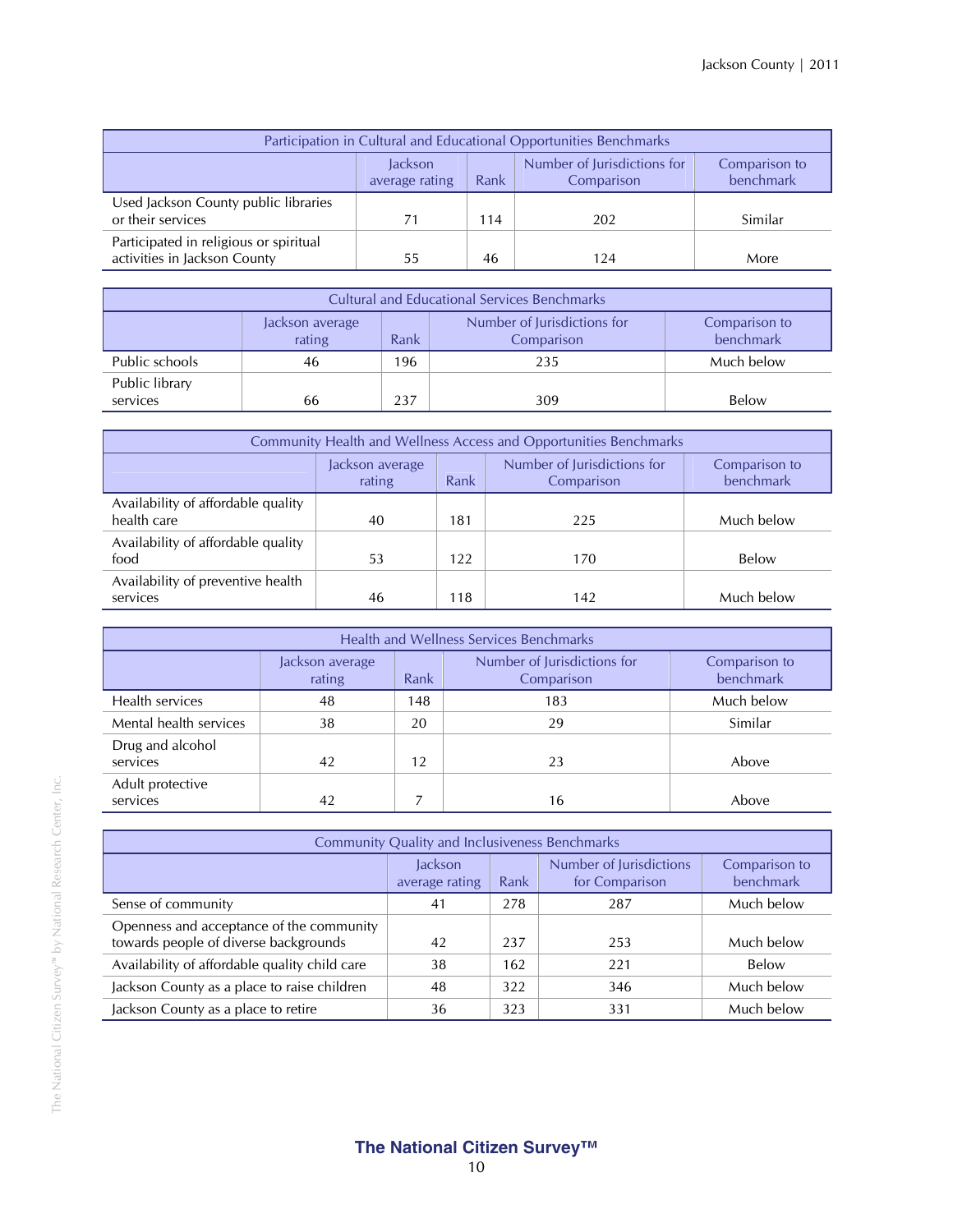| Services Provided for Population Subgroups Benchmarks                                                        |    |     |     |            |  |  |  |
|--------------------------------------------------------------------------------------------------------------|----|-----|-----|------------|--|--|--|
| Number of Jurisdictions for<br>Comparison to<br>Jackson average<br>benchmark<br>rating<br>Comparison<br>Rank |    |     |     |            |  |  |  |
| Services to seniors                                                                                          | 50 | 219 | 280 | Much below |  |  |  |
| Services to youth                                                                                            | 38 | 229 | 257 | Much below |  |  |  |
| Services to low-income<br>people                                                                             | 39 | 178 | 224 | Below      |  |  |  |

| Civic Engagement Opportunities Benchmarks                                                                    |    |     |     |            |  |  |
|--------------------------------------------------------------------------------------------------------------|----|-----|-----|------------|--|--|
| Number of Jurisdictions for<br>Comparison to<br>Jackson average<br>benchmark<br>Rank<br>rating<br>Comparison |    |     |     |            |  |  |
| Opportunities to participate in<br>community matters                                                         | 48 | 161 | 177 | Much below |  |  |
| Opportunities to volunteer                                                                                   | 64 | 86  | 177 | Similar    |  |  |

| Participation in Civic Engagement Opportunities Benchmarks                                                                    |                              |      |                                              |                            |
|-------------------------------------------------------------------------------------------------------------------------------|------------------------------|------|----------------------------------------------|----------------------------|
|                                                                                                                               | Jackson<br>average<br>rating | Rank | Number of<br>Jurisdictions for<br>Comparison | Comparison to<br>benchmark |
| Attended a meeting of local elected officials or<br>other local public meeting                                                | 27                           | 96   | 233                                          | Similar                    |
| Watched a meeting of local elected officials or<br>other County-sponsored public meeting on cable<br>television, the Internet | 41                           | 87   | 189                                          | Similar                    |
| Volunteered your time to some group or activity<br>in Jackson County                                                          | 51                           | 71   | 232                                          | Much more                  |
| Participated in a club or civic group in Jackson<br>County                                                                    | 34                           | 49   | 149                                          | More                       |
| Provided help to a friend or neighbor                                                                                         | 96                           | 38   | 147                                          | Similar                    |

| <b>Voter Behavior Benchmarks</b>  |                           |                                                                                 |     |           |  |  |  |
|-----------------------------------|---------------------------|---------------------------------------------------------------------------------|-----|-----------|--|--|--|
|                                   | Jackson average<br>rating | Number of Jurisdictions for<br>Comparison to<br>benchmark<br>Comparison<br>Rank |     |           |  |  |  |
| Registered to vote                | 90                        | 32                                                                              | 237 | Much more |  |  |  |
| Voted in last general<br>election | 71                        | 159                                                                             | 236 | Less      |  |  |  |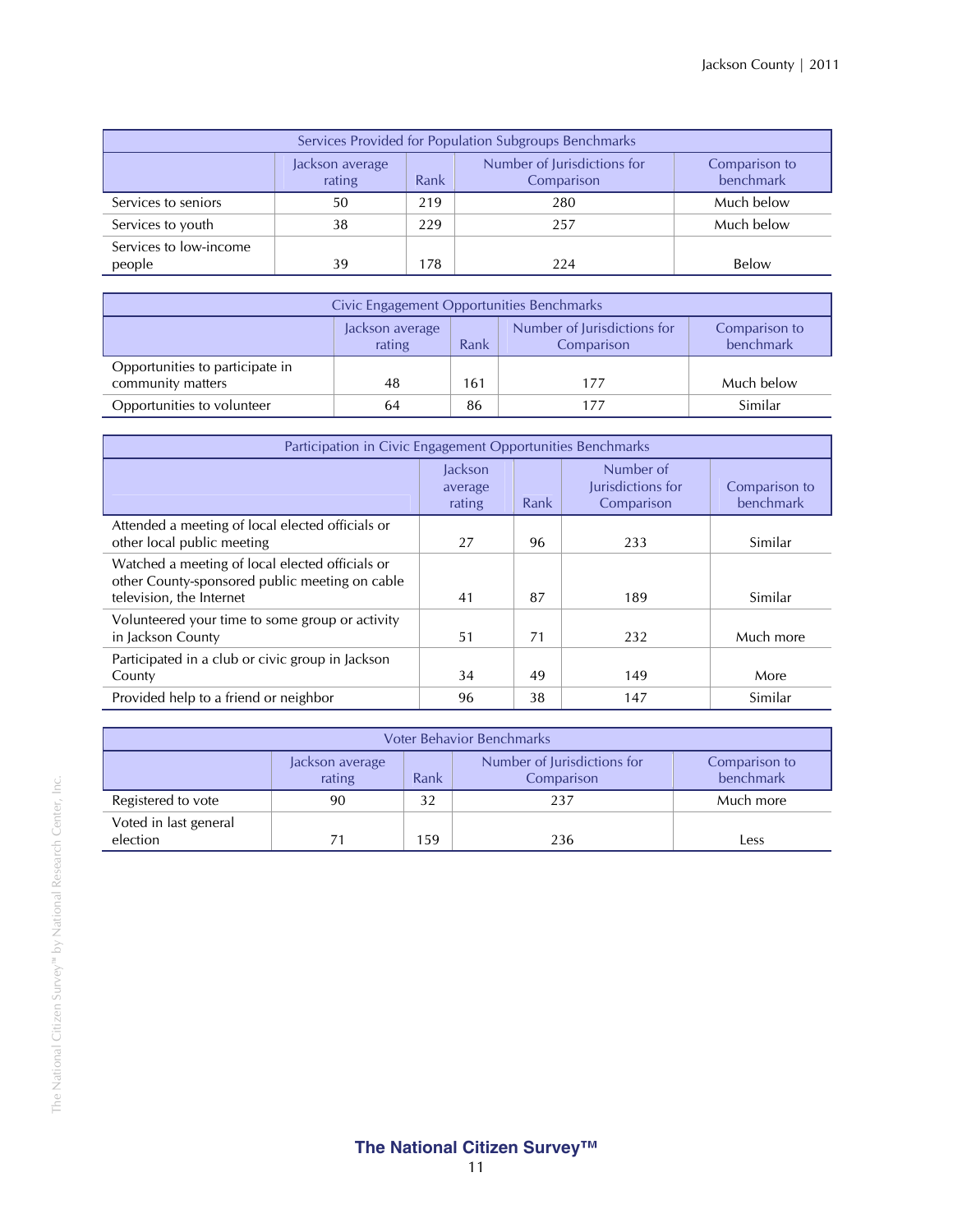| Use of Information Sources Benchmarks  |                                                                                                              |     |     |           |  |  |
|----------------------------------------|--------------------------------------------------------------------------------------------------------------|-----|-----|-----------|--|--|
|                                        | Number of Jurisdictions for<br>Comparison to<br>Jackson average<br>benchmark<br>Rank<br>rating<br>Comparison |     |     |           |  |  |
| Visited the Jackson County<br>Web site | 39                                                                                                           | 167 | 173 | Much less |  |  |

| Local Government Media Services and Information Dissemination Benchmarks |                           |                                                                                 |     |            |  |  |  |
|--------------------------------------------------------------------------|---------------------------|---------------------------------------------------------------------------------|-----|------------|--|--|--|
|                                                                          | Jackson average<br>rating | Number of Jurisdictions for<br>Comparison to<br>benchmark<br>Comparison<br>Rank |     |            |  |  |  |
| Cable television                                                         | 46                        | 133                                                                             | 179 | Below      |  |  |  |
| Public information<br>services                                           | 50                        | 218                                                                             | 266 | Much below |  |  |  |

| Social Engagement Opportunities Benchmarks                                      |                                                                                                              |     |     |            |  |  |
|---------------------------------------------------------------------------------|--------------------------------------------------------------------------------------------------------------|-----|-----|------------|--|--|
|                                                                                 | Number of Jurisdictions<br>Comparison to<br>lackson<br>benchmark<br>for Comparison<br>Rank<br>average rating |     |     |            |  |  |
| Opportunities to participate in social<br>events and activities                 | 45                                                                                                           | 158 | 175 | Much below |  |  |
| Opportunities to participate in religious<br>or spiritual events and activities | 60                                                                                                           | 116 | 137 | Below      |  |  |

| Contact with Immediate Neighbors Benchmarks                   |                                                                                                              |     |     |           |  |
|---------------------------------------------------------------|--------------------------------------------------------------------------------------------------------------|-----|-----|-----------|--|
|                                                               | Number of Jurisdictions for<br>Comparison to<br>Jackson average<br>benchmark<br>Rank<br>rating<br>Comparison |     |     |           |  |
| Has contact with neighbors at least<br>several times per week | 40                                                                                                           | 154 | 168 | Much less |  |

| <b>Public Trust Benchmarks</b>                                             |                                                                                                              |     |     |            |  |
|----------------------------------------------------------------------------|--------------------------------------------------------------------------------------------------------------|-----|-----|------------|--|
|                                                                            | Number of Jurisdictions<br>Comparison to<br>Jackson<br>benchmark<br>Rank<br>for Comparison<br>average rating |     |     |            |  |
| The value of services for the taxes paid to<br>Jackson County              | 36                                                                                                           | 344 | 367 | Much below |  |
| The overall direction that Jackson County<br>is taking                     | 33                                                                                                           | 294 | 302 | Much below |  |
| The job Jackson County government does<br>at welcoming citizen involvement | 34                                                                                                           | 293 | 305 | Much below |  |
| Overall image or reputation of Jackson<br>County                           | 32                                                                                                           | 290 | 296 | Much below |  |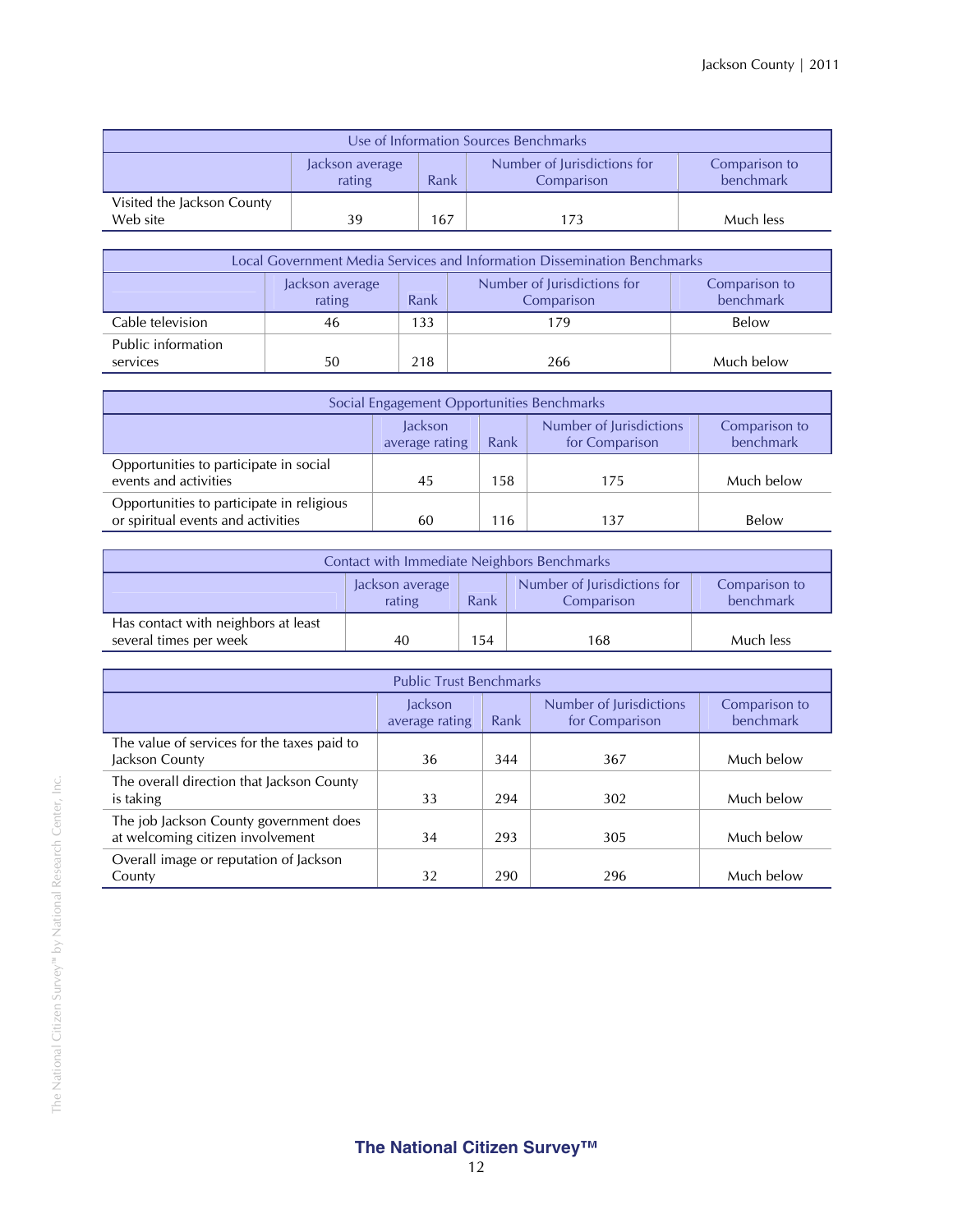| Services Provided by Local, State and Federal Governments Benchmarks |                                                                                                              |     |     |            |  |
|----------------------------------------------------------------------|--------------------------------------------------------------------------------------------------------------|-----|-----|------------|--|
|                                                                      | Number of Jurisdictions for<br>Comparison to<br>Jackson average<br>benchmark<br>Rank<br>rating<br>Comparison |     |     |            |  |
| Services provided by Jackson<br>County                               | 45                                                                                                           | 374 | 395 | Much below |  |
| Services provided by the Federal<br>Government                       | 30                                                                                                           | 241 | 242 | Much below |  |
| Services provided by the State<br>Government                         | 31                                                                                                           | 235 | 244 | Much below |  |

| <b>Contact with County Employees Benchmarks</b>                                                              |    |     |     |           |
|--------------------------------------------------------------------------------------------------------------|----|-----|-----|-----------|
| Number of Jurisdictions for<br>Comparison to<br>Jackson average<br>benchmark<br>rating<br>Rank<br>Comparison |    |     |     |           |
| Had contact with county<br>employee(s) in last 12 months                                                     | 40 | 241 | 269 | Much less |

| Perceptions of County Employees (Among Those Who Had Contact) Benchmarks |                           |      |                                           |                            |  |
|--------------------------------------------------------------------------|---------------------------|------|-------------------------------------------|----------------------------|--|
|                                                                          | Jackson average<br>rating | Rank | Number of Jurisdictions for<br>Comparison | Comparison to<br>benchmark |  |
| Knowledge                                                                | 65                        | 233  | 308                                       | Below                      |  |
| Responsiveness                                                           | 55                        | 295  | 303                                       | Much below                 |  |
| Courtesy                                                                 | 64                        | 209  | 253                                       | Much below                 |  |
| Overall<br>impression                                                    | 57                        | 319  | 353                                       | Much below                 |  |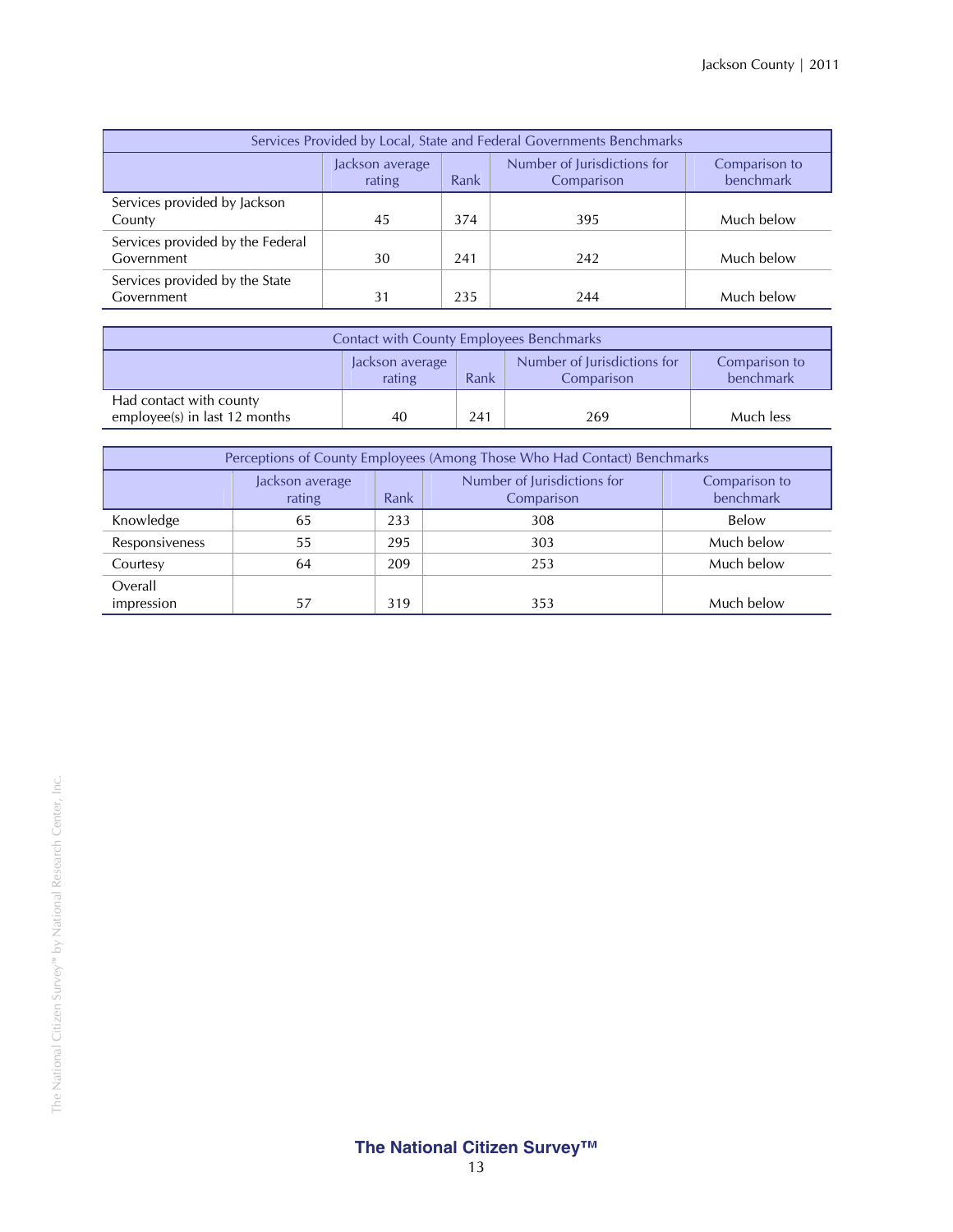## JURISDICTIONS INCLUDED IN NATIONAL BENCHMARK COMPARISONS

| Maricopa County, AZ 3,817,117 |  |
|-------------------------------|--|
|                               |  |
|                               |  |
|                               |  |
|                               |  |
|                               |  |
|                               |  |
|                               |  |
|                               |  |
|                               |  |
|                               |  |
|                               |  |
|                               |  |
|                               |  |
|                               |  |
|                               |  |
|                               |  |
|                               |  |
|                               |  |
|                               |  |
|                               |  |
|                               |  |
|                               |  |
|                               |  |
|                               |  |
|                               |  |
|                               |  |
|                               |  |
|                               |  |
|                               |  |
|                               |  |
|                               |  |
|                               |  |
|                               |  |
|                               |  |
|                               |  |
|                               |  |
|                               |  |

| San Luis Obispo County, CA  269,637 |
|-------------------------------------|
|                                     |
|                                     |
|                                     |
|                                     |
|                                     |
|                                     |
|                                     |
|                                     |
|                                     |
|                                     |
|                                     |
|                                     |
|                                     |
|                                     |
|                                     |
|                                     |
|                                     |
|                                     |
|                                     |
|                                     |
|                                     |
|                                     |
|                                     |
|                                     |
|                                     |
|                                     |
|                                     |
|                                     |
|                                     |
|                                     |
|                                     |
|                                     |
|                                     |
|                                     |
|                                     |
|                                     |
|                                     |
|                                     |
|                                     |
|                                     |
|                                     |
|                                     |
| Greenwood Village, CO 13,925        |
|                                     |
|                                     |
|                                     |
|                                     |
|                                     |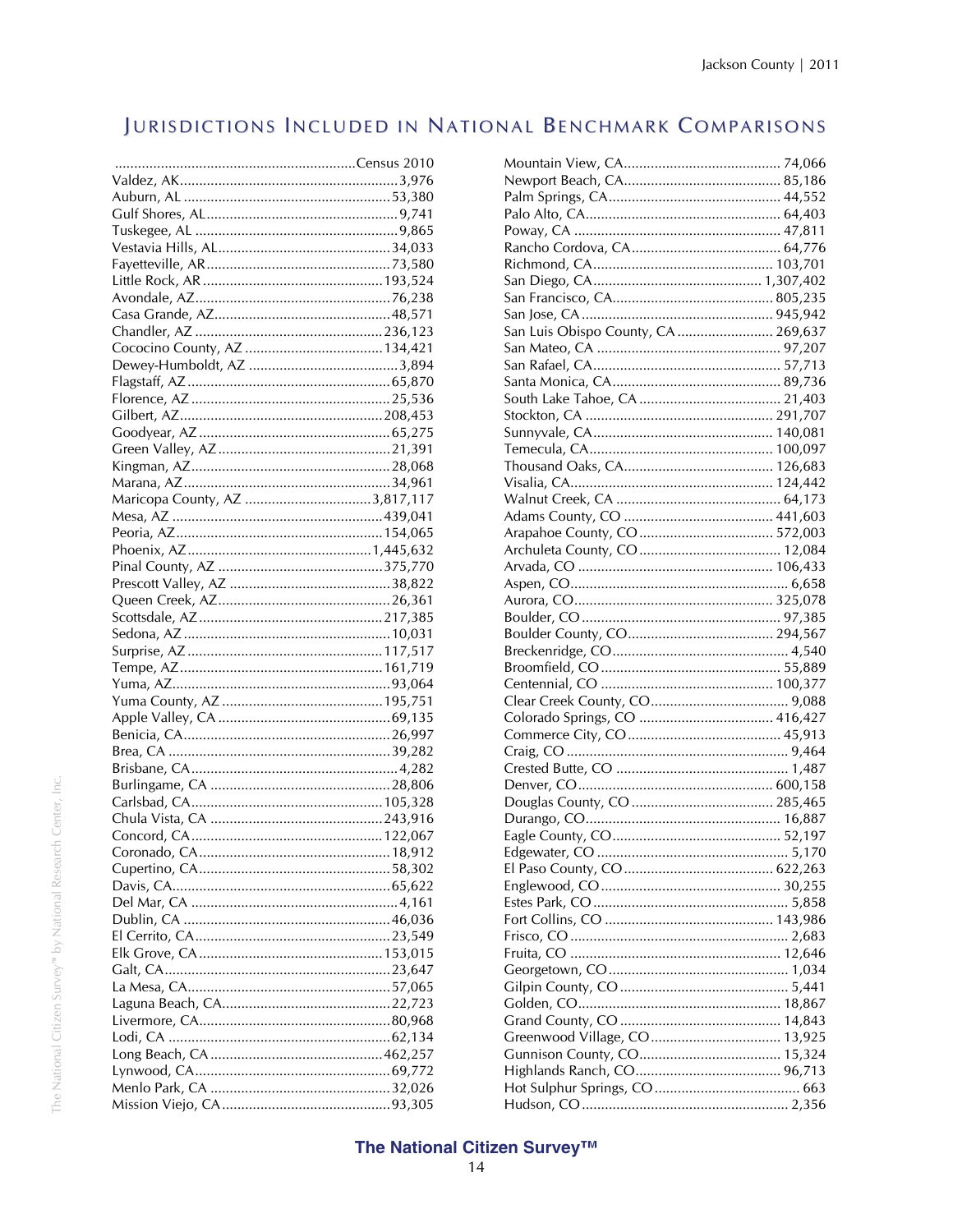| Hillsborough County, FL 1,229,226 |  |
|-----------------------------------|--|
|                                   |  |
|                                   |  |
|                                   |  |
|                                   |  |
|                                   |  |
|                                   |  |
|                                   |  |
|                                   |  |
|                                   |  |
|                                   |  |
|                                   |  |
|                                   |  |
|                                   |  |
| Palm Beach County, FL 1,320,134   |  |
|                                   |  |
|                                   |  |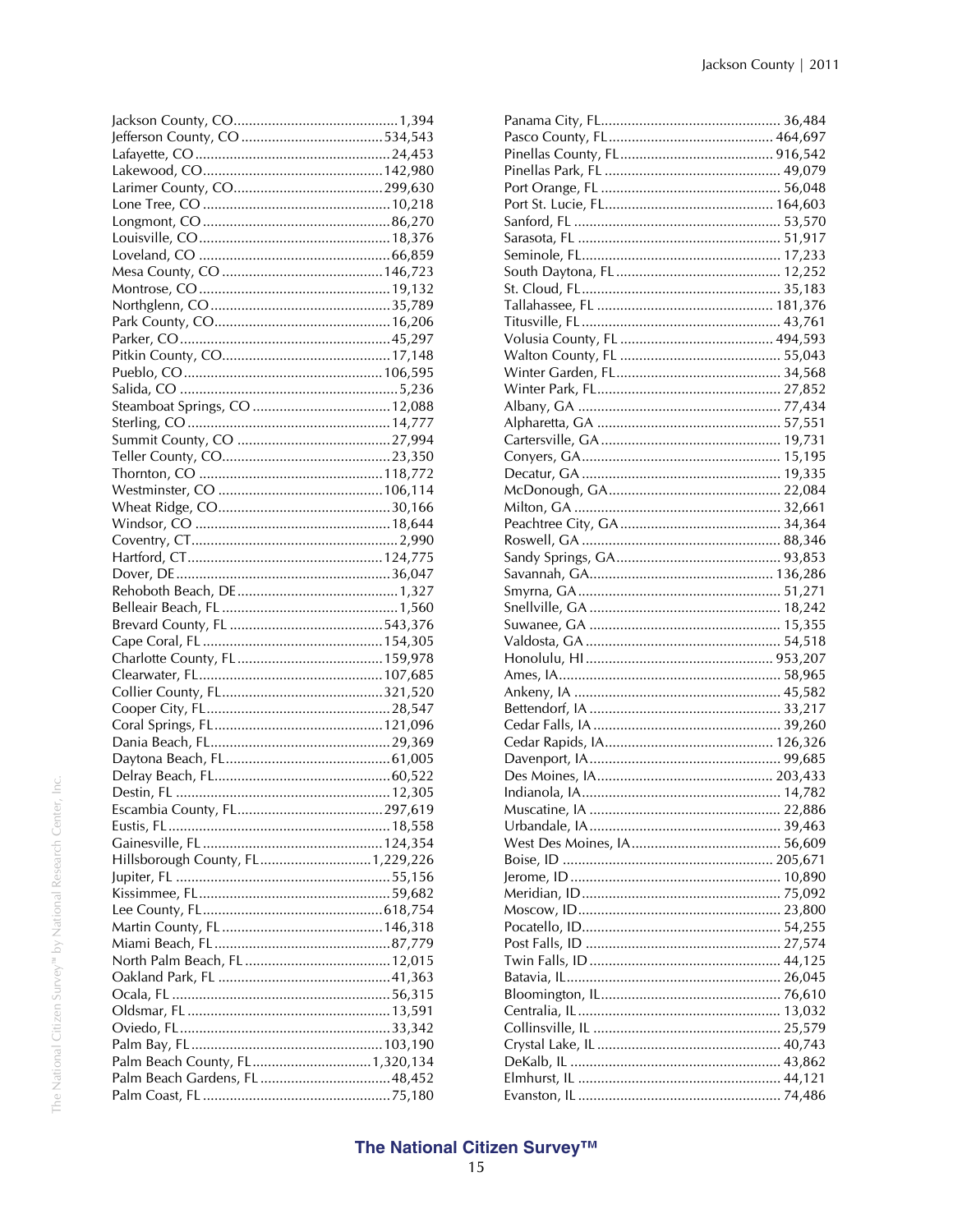| Montgomery County, MD971,777      |  |
|-----------------------------------|--|
| Prince George's County, MD863,420 |  |
|                                   |  |
|                                   |  |
|                                   |  |
|                                   |  |
|                                   |  |
|                                   |  |

| Kalamazoo County, MI 250,331     |
|----------------------------------|
|                                  |
|                                  |
|                                  |
|                                  |
|                                  |
|                                  |
|                                  |
|                                  |
| Village of Howard City, MI 1,808 |
|                                  |
|                                  |
|                                  |
|                                  |
|                                  |
|                                  |
|                                  |
|                                  |
|                                  |
|                                  |
|                                  |
|                                  |
|                                  |
|                                  |
|                                  |
| Washington County, MN 238,136    |
|                                  |
|                                  |
|                                  |
|                                  |
|                                  |
|                                  |
|                                  |
|                                  |
|                                  |
|                                  |
|                                  |
|                                  |
|                                  |
|                                  |
|                                  |
|                                  |
|                                  |
|                                  |
|                                  |
|                                  |
|                                  |
|                                  |
|                                  |
|                                  |
|                                  |
|                                  |
|                                  |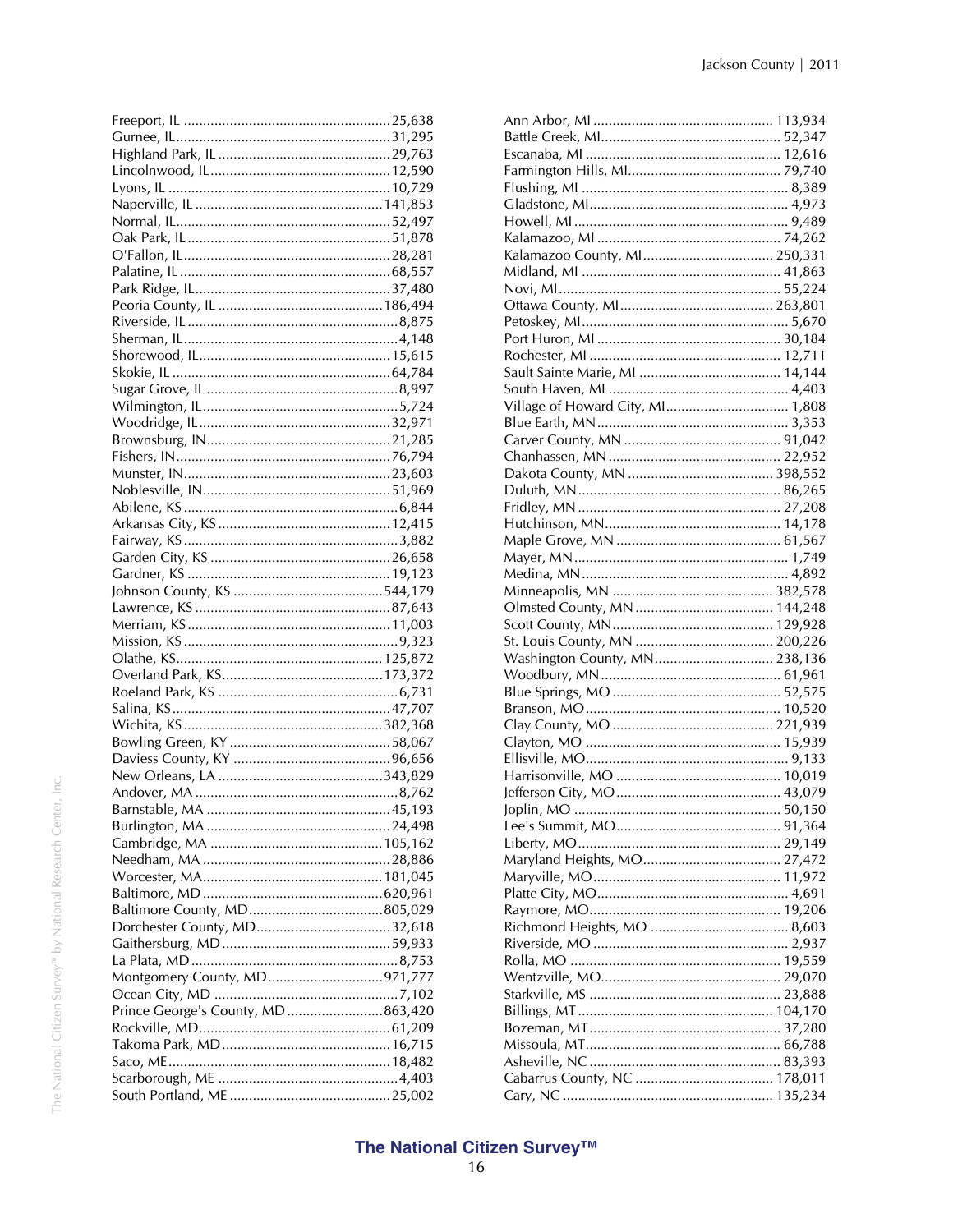| Mecklenburg County, NC 919,628 |  |
|--------------------------------|--|
|                                |  |
|                                |  |
|                                |  |
|                                |  |
|                                |  |
|                                |  |
|                                |  |
|                                |  |
|                                |  |
|                                |  |
|                                |  |
|                                |  |
|                                |  |
|                                |  |
|                                |  |
|                                |  |
|                                |  |
|                                |  |
|                                |  |
|                                |  |
|                                |  |
|                                |  |
|                                |  |
|                                |  |
|                                |  |
|                                |  |
|                                |  |
|                                |  |
|                                |  |
|                                |  |
|                                |  |
|                                |  |
|                                |  |
|                                |  |
|                                |  |
|                                |  |
|                                |  |
|                                |  |
|                                |  |
|                                |  |
|                                |  |
|                                |  |
|                                |  |
|                                |  |
|                                |  |
|                                |  |
|                                |  |
|                                |  |
|                                |  |
|                                |  |
|                                |  |
|                                |  |
|                                |  |
|                                |  |
|                                |  |
|                                |  |

| Borough of Ebensburg, PA 3,351 |  |
|--------------------------------|--|
|                                |  |
| Cumberland County, PA 235,406  |  |
|                                |  |
|                                |  |
|                                |  |
|                                |  |
|                                |  |
|                                |  |
|                                |  |
|                                |  |
|                                |  |
|                                |  |
|                                |  |
|                                |  |
|                                |  |
|                                |  |
|                                |  |
|                                |  |
|                                |  |
|                                |  |
|                                |  |
|                                |  |
|                                |  |
|                                |  |
|                                |  |
|                                |  |
|                                |  |
|                                |  |
|                                |  |
|                                |  |
|                                |  |
|                                |  |
|                                |  |
|                                |  |
|                                |  |
|                                |  |
|                                |  |
|                                |  |
|                                |  |
|                                |  |
|                                |  |
|                                |  |
|                                |  |
|                                |  |
|                                |  |
|                                |  |
|                                |  |
|                                |  |
|                                |  |
|                                |  |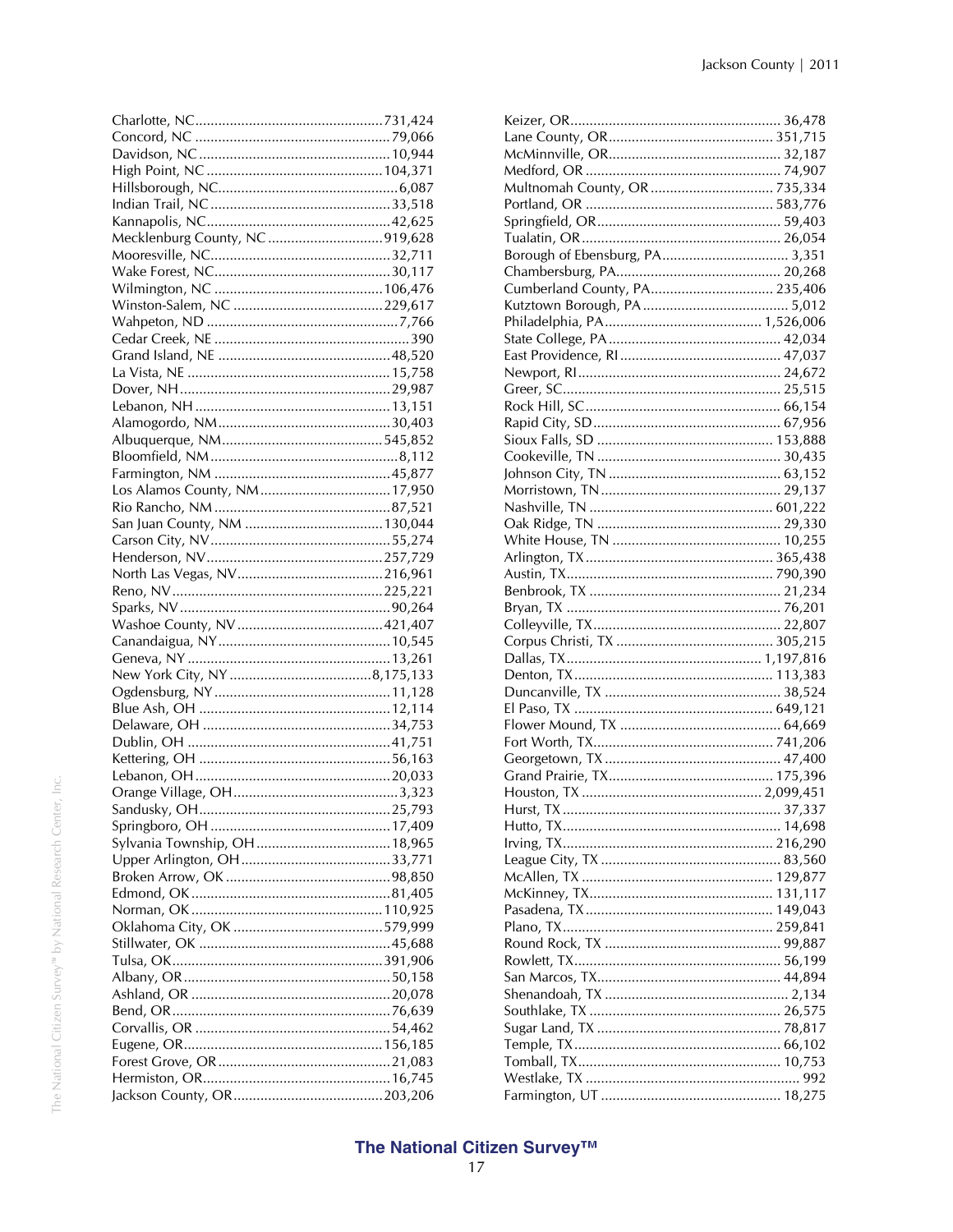| Prince William County, VA402,002 |  |
|----------------------------------|--|
|                                  |  |
|                                  |  |
|                                  |  |
| Spotsylvania County, VA 122,397  |  |
|                                  |  |
|                                  |  |
|                                  |  |
|                                  |  |
|                                  |  |
|                                  |  |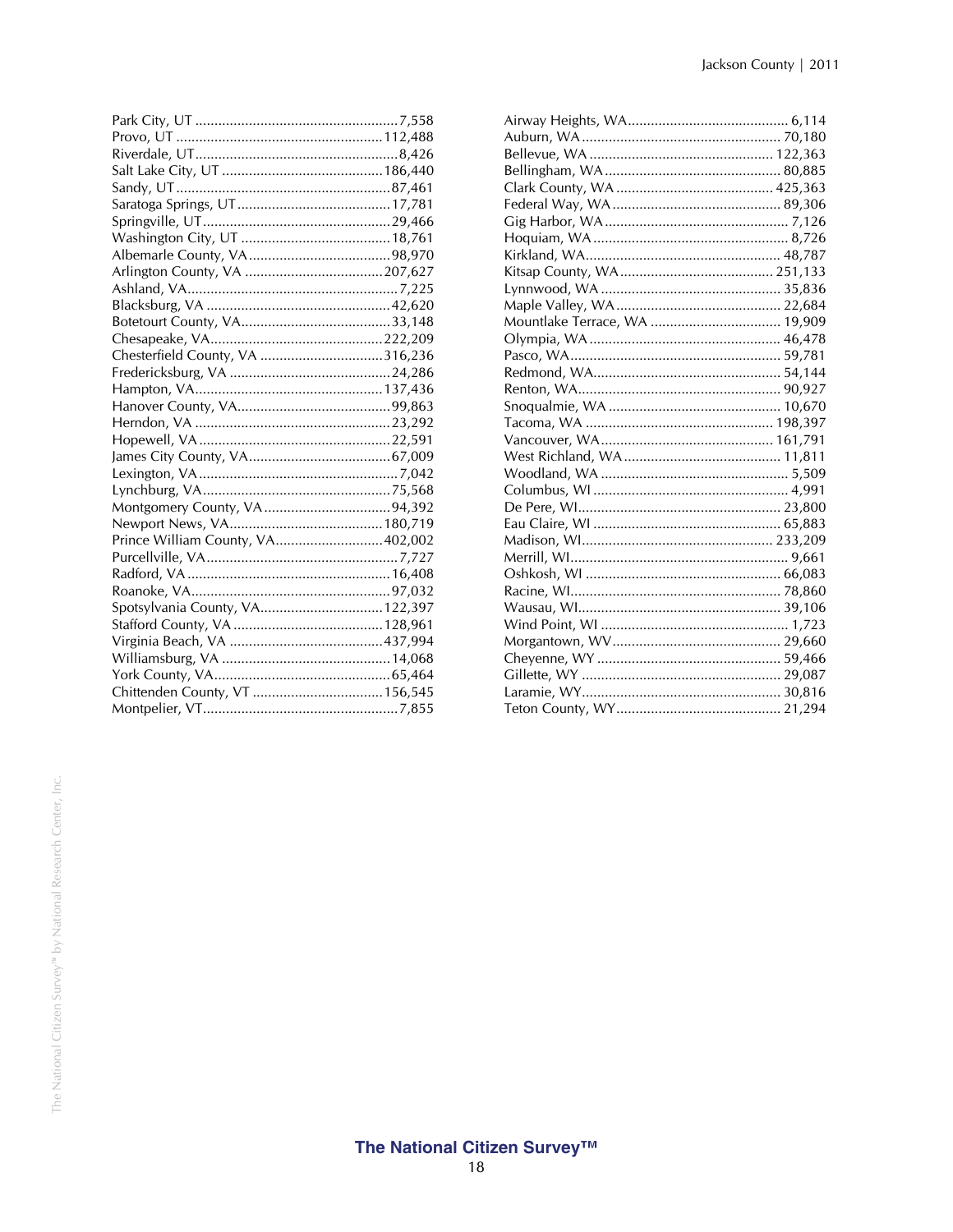## North Central Region Benchmark **COMPARISONS**

| <b>Overall Community Quality Benchmarks</b>               |                                  |      |                                           |                            |  |
|-----------------------------------------------------------|----------------------------------|------|-------------------------------------------|----------------------------|--|
|                                                           | <b>Jackson</b><br>average rating | Rank | Number of Jurisdictions for<br>Comparison | Comparison to<br>benchmark |  |
| The overall quality of life in Jackson<br>County          | 46                               | 91   | 94                                        | Much below                 |  |
| Your neighborhood as a place to live                      | 62                               | 52   | 59                                        | Much below                 |  |
| Jackson County as a place to live                         | 50                               | 76   | 77                                        | Much below                 |  |
| Recommend living in Jackson County<br>to someone who asks | 52                               | 37   | 37                                        | Much below                 |  |
| Remain in Jackson County for the next<br>five years       | 75                               | 31   | 38                                        | Below                      |  |

| <b>Community Transportation Benchmarks</b>  |                                                                                                              |    |    |            |  |
|---------------------------------------------|--------------------------------------------------------------------------------------------------------------|----|----|------------|--|
|                                             | Number of Jurisdictions for<br>Jackson average<br>Comparison to<br>benchmark<br>Rank<br>Comparison<br>rating |    |    |            |  |
| Ease of car travel in Jackson<br>County     | 52                                                                                                           | 38 | 53 | Below      |  |
| Ease of bus travel in Jackson<br>County     | 44                                                                                                           | 19 | 35 | Similar    |  |
| Ease of bicycle travel in<br>Jackson County | 46                                                                                                           | 39 | 56 | Much below |  |
| Ease of walking in Jackson<br>County        | 47                                                                                                           | 53 | 57 | Much below |  |
| Availability of paths and<br>walking trails | 54                                                                                                           | 30 | 41 | Much below |  |
| Traffic flow on County roads                | 46                                                                                                           | 38 | 60 | Below      |  |

| Frequency of Bus Use Benchmarks                                                                              |    |    |  |           |
|--------------------------------------------------------------------------------------------------------------|----|----|--|-----------|
| Number of Jurisdictions for<br>Comparison to<br>Jackson average<br>benchmark<br>Rank<br>rating<br>Comparison |    |    |  |           |
| Ridden a local bus within<br>Jackson County                                                                  | 10 | 24 |  | Much less |

| Drive Alone Benchmarks                                                                                       |    |    |  |         |  |
|--------------------------------------------------------------------------------------------------------------|----|----|--|---------|--|
| Number of Jurisdictions for<br>Jackson<br>Comparison to<br>benchmark<br>average rating<br>Rank<br>Comparison |    |    |  |         |  |
| Average percent of work commute<br>trips made by driving alone                                               | 81 | 21 |  | Similar |  |

| <b>Transportation and Parking Services Benchmarks</b>                                                        |    |    |    |            |  |  |
|--------------------------------------------------------------------------------------------------------------|----|----|----|------------|--|--|
| Number of Jurisdictions for<br>Comparison to<br>Jackson average<br>rating<br>benchmark<br>Rank<br>Comparison |    |    |    |            |  |  |
| Road repair                                                                                                  | 17 | 91 | 93 | Much below |  |  |
| Snow removal on County roads<br>and highways<br>98<br>Much below<br>39<br>100                                |    |    |    |            |  |  |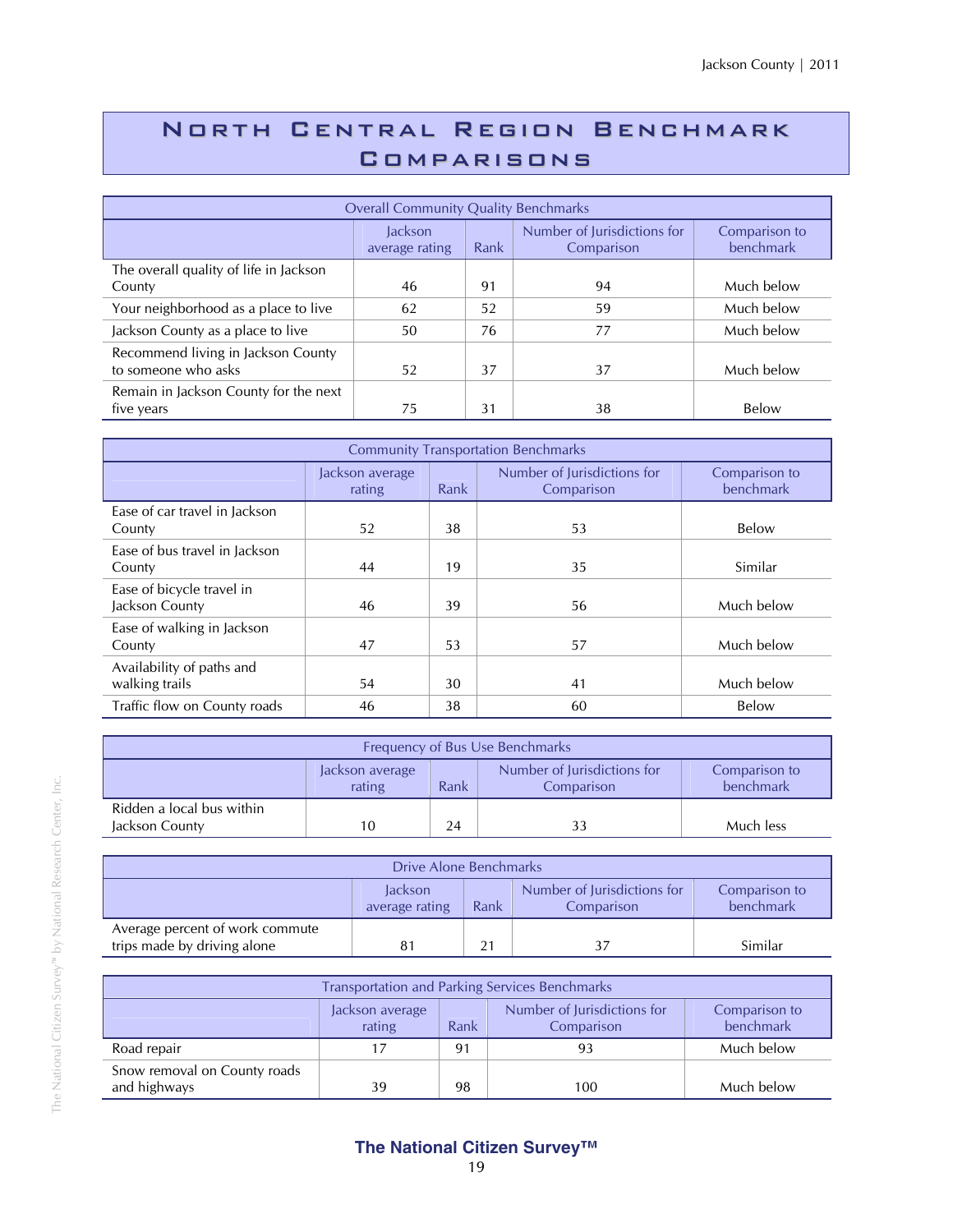| <b>Transportation and Parking Services Benchmarks</b>                                                        |                           |  |  |  |  |  |  |
|--------------------------------------------------------------------------------------------------------------|---------------------------|--|--|--|--|--|--|
| Number of Jurisdictions for<br>Comparison to<br>Jackson average<br>rating<br>benchmark<br>Rank<br>Comparison |                           |  |  |  |  |  |  |
| Bus or transit services                                                                                      | Similar<br>26<br>48<br>43 |  |  |  |  |  |  |
| Amount of public parking                                                                                     | Below<br>26<br>45<br>45   |  |  |  |  |  |  |

| Housing Characteristics Benchmarks                                                                           |    |    |    |            |  |  |
|--------------------------------------------------------------------------------------------------------------|----|----|----|------------|--|--|
| Number of Jurisdictions for<br>Comparison to<br>Jackson average<br>benchmark<br>rating<br>Rank<br>Comparison |    |    |    |            |  |  |
| Availability of affordable<br>quality housing                                                                | 42 | 41 | 62 | Below      |  |  |
| Variety of housing options                                                                                   |    | 34 |    | Much below |  |  |

| <b>Housing Costs Benchmarks</b>                                            |                                                                                                                     |    |  |         |  |  |
|----------------------------------------------------------------------------|---------------------------------------------------------------------------------------------------------------------|----|--|---------|--|--|
|                                                                            | Number of Jurisdictions<br>Comparison to<br><b>lackson</b><br>benchmark<br>for Comparison<br>average rating<br>Rank |    |  |         |  |  |
| Experiencing housing costs stress (housing<br>costs 30% or MORE of income) | 30                                                                                                                  | 14 |  | Similar |  |  |

| <b>Built Environment Benchmarks</b>                                                                          |    |    |    |            |  |  |
|--------------------------------------------------------------------------------------------------------------|----|----|----|------------|--|--|
| Number of Jurisdictions for<br>Comparison to<br>Jackson average<br>benchmark<br>rating<br>Comparison<br>Rank |    |    |    |            |  |  |
| Overall quality of new development<br>in Jackson County                                                      | 28 | 56 | 57 | Much below |  |  |
| Overall appearance of Jackson<br>County                                                                      | 39 | 70 |    | Much below |  |  |

| <b>Population Growth Benchmarks</b>                                                                          |  |    |    |           |  |
|--------------------------------------------------------------------------------------------------------------|--|----|----|-----------|--|
| Number of Jurisdictions for<br>Comparison to<br>Jackson average<br>benchmark<br>rating<br>Rank<br>Comparison |  |    |    |           |  |
| Population growth seen as<br>too fast                                                                        |  | 43 | 49 | Much less |  |

| Nuisance Problems Benchmarks                                                                                     |                                                                                                                    |  |    |           |  |  |  |
|------------------------------------------------------------------------------------------------------------------|--------------------------------------------------------------------------------------------------------------------|--|----|-----------|--|--|--|
|                                                                                                                  | Number of<br>Jackson<br>Jurisdictions for<br>Comparison to<br>average<br>benchmark<br>Rank<br>rating<br>Comparison |  |    |           |  |  |  |
| To what degree, if at all, are run down<br>buildings, weed lots or junk vehicles a problem<br>in Jackson County? | 33                                                                                                                 |  | 50 | Much more |  |  |  |

| Planning and Community Code Enforcement Services Benchmarks                                                  |    |    |    |            |  |  |
|--------------------------------------------------------------------------------------------------------------|----|----|----|------------|--|--|
| Number of Jurisdictions for<br>Comparison to<br>Jackson average<br>benchmark<br>rating<br>Rank<br>Comparison |    |    |    |            |  |  |
| Land use, planning and zoning                                                                                | 35 | 52 | 56 | Much below |  |  |
| Code enforcement (weeds,<br>abandoned buildings, etc.)                                                       | 26 | 72 | 73 | Much below |  |  |
| Animal control                                                                                               | 39 | 67 | 68 | Much below |  |  |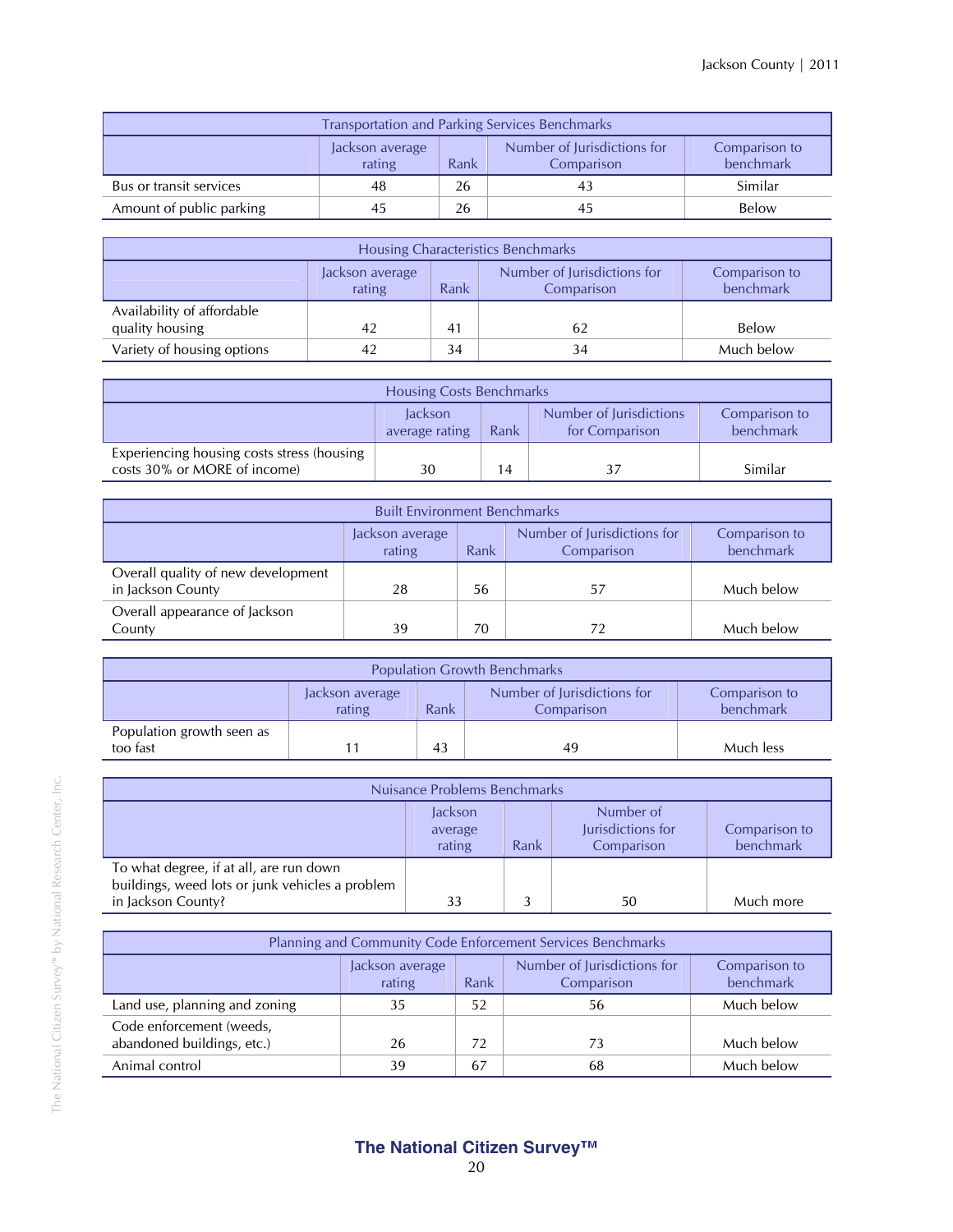| Economic Sustainability and Opportunities Benchmarks                                                         |    |    |    |            |  |  |
|--------------------------------------------------------------------------------------------------------------|----|----|----|------------|--|--|
| Number of Jurisdictions<br>lackson<br>Comparison to<br>benchmark<br>for Comparison<br>Rank<br>average rating |    |    |    |            |  |  |
| Employment opportunities                                                                                     | 16 | 54 | 59 | Much below |  |  |
| Shopping opportunities                                                                                       | 44 | 39 | 55 | Below      |  |  |
| Jackson County as a place to work                                                                            | 30 | 63 | 68 | Much below |  |  |
| Overall quality of business and service<br>establishments in Jackson County                                  | 42 | 31 | 36 | Much below |  |  |

| Economic Development Services Benchmarks |                                                                                                              |                         |               |               |  |  |  |
|------------------------------------------|--------------------------------------------------------------------------------------------------------------|-------------------------|---------------|---------------|--|--|--|
|                                          | Number of Jurisdictions for<br>Comparison to<br>Jackson average<br>benchmark<br>rating<br>Comparison<br>Rank |                         |               |               |  |  |  |
| Economic<br>development                  | 22                                                                                                           | 55                      | 56            | Much below    |  |  |  |
| Agricultural/farm<br>advisor             | 47                                                                                                           | <b>Not</b><br>available | Not available | Not available |  |  |  |

| Job and Retail Growth Benchmarks  |                                                                                                              |  |    |           |  |  |
|-----------------------------------|--------------------------------------------------------------------------------------------------------------|--|----|-----------|--|--|
|                                   | Number of Jurisdictions for<br>Comparison to<br>Jackson average<br>rating<br>benchmark<br>Comparison<br>Rank |  |    |           |  |  |
| Retail growth seen as too<br>slow | 62                                                                                                           |  | 49 | Much more |  |  |
| Jobs growth seen as too<br>slow   | 96                                                                                                           |  | 49 | Much more |  |  |

| <b>Personal Economic Future Benchmarks</b>                                                                   |  |    |    |         |  |  |
|--------------------------------------------------------------------------------------------------------------|--|----|----|---------|--|--|
| Number of Jurisdictions for<br>Comparison to<br>Jackson average<br>benchmark<br>Rank<br>rating<br>Comparison |  |    |    |         |  |  |
| Positive impact of economy on<br>household income                                                            |  | 33 | 49 | Similar |  |  |

| <b>Community and Personal Public Safety Benchmarks</b>      |                           |      |                                           |                            |  |
|-------------------------------------------------------------|---------------------------|------|-------------------------------------------|----------------------------|--|
|                                                             | Jackson<br>average rating | Rank | Number of Jurisdictions for<br>Comparison | Comparison to<br>benchmark |  |
| Safety in your neighborhood during<br>the day               | 83                        | 61   | 65                                        | Much below                 |  |
| Safety in your neighborhood after<br>dark                   | 67                        | 51   | 61                                        | Much below                 |  |
| Safety in Jackson County's downtown<br>area during the day  | 74                        | 55   | 56                                        | Much below                 |  |
| Safety in Jackson County's downtown<br>area after dark      | 40                        | 57   | 58                                        | Much below                 |  |
| Safety from violent crime (e.g., rape,<br>assault, robbery) | 52                        | 58   | 59                                        | Much below                 |  |
| Safety from property crimes (e.g.,<br>burglary, theft)      | 47                        | 56   | 59                                        | Much below                 |  |
| Environmental hazards, including<br>toxic waste             | 67                        | 32   | 37                                        | Much below                 |  |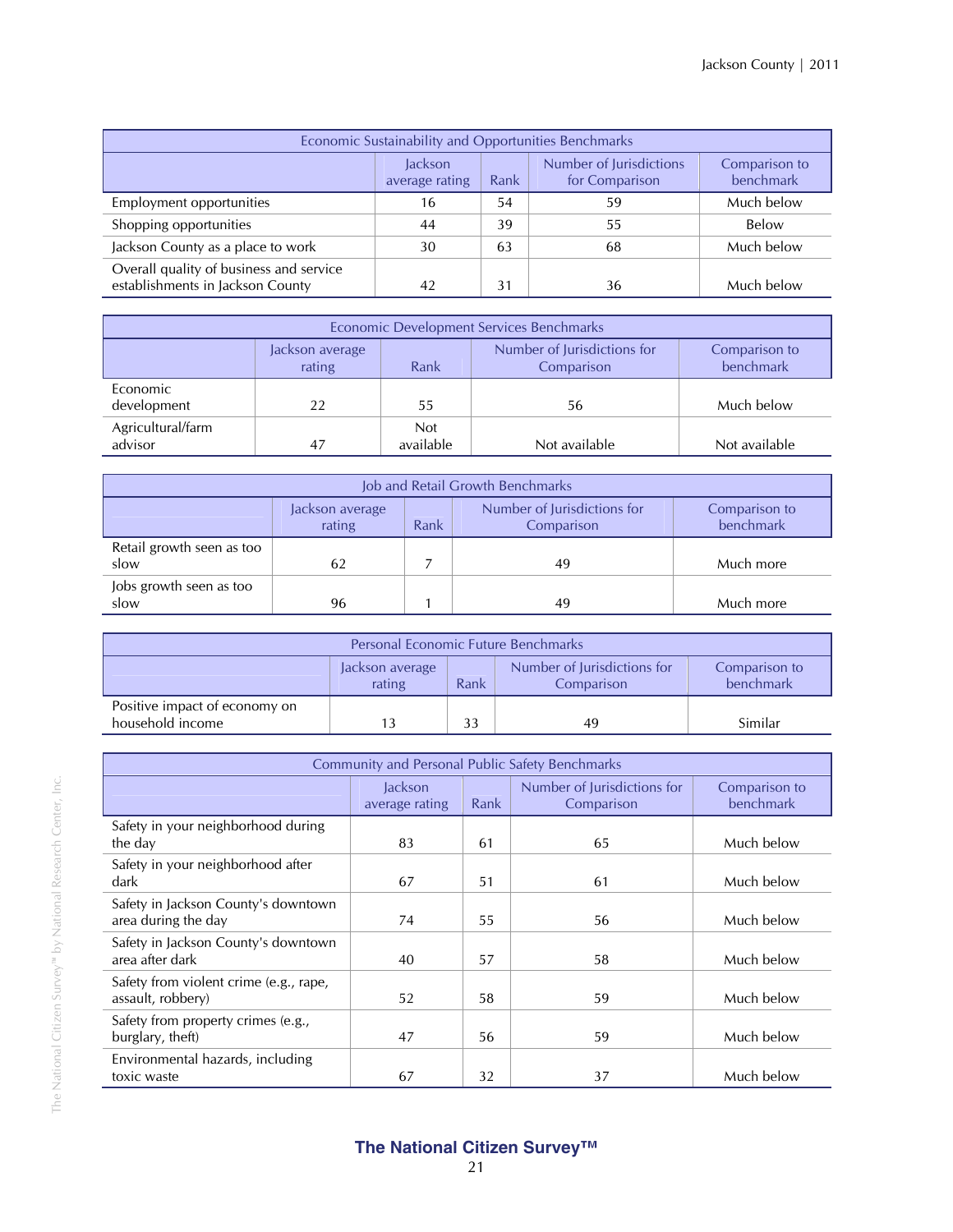| Crime Victimization and Reporting Benchmarks                                                                 |    |    |    |         |  |  |  |
|--------------------------------------------------------------------------------------------------------------|----|----|----|---------|--|--|--|
| Number of Jurisdictions for<br>Comparison to<br>Jackson average<br>benchmark<br>rating<br>Rank<br>Comparison |    |    |    |         |  |  |  |
| Victim of crime                                                                                              |    | 14 |    | Similar |  |  |  |
| Reported<br>crimes                                                                                           | 79 | 26 | 50 | Similar |  |  |  |

| <b>Public Safety Services Benchmarks</b>                                                                               |                              |      |                                              |                            |  |  |
|------------------------------------------------------------------------------------------------------------------------|------------------------------|------|----------------------------------------------|----------------------------|--|--|
|                                                                                                                        | lackson<br>average<br>rating | Rank | Number of<br>Jurisdictions for<br>Comparison | Comparison to<br>benchmark |  |  |
| Sheriff services                                                                                                       | 56                           | 82   | 88                                           | Much below                 |  |  |
| Fire services                                                                                                          | 62                           | 69   | 69                                           | Much below                 |  |  |
| Ambulance or emergency medical services                                                                                | 65                           | 73   | 74                                           | Much below                 |  |  |
| Crime prevention                                                                                                       | 42                           | 73   | 74                                           | Much below                 |  |  |
| Fire prevention and education                                                                                          | 53                           | 62   | 62                                           | Much below                 |  |  |
| Traffic enforcement on County roads and<br>highways                                                                    | 49                           | 79   | 81                                           | Much below                 |  |  |
| Municipal courts                                                                                                       | 48                           | 31   | 35                                           | Much below                 |  |  |
| Emergency preparedness (services that prepare<br>the community for natural disasters or other<br>emergency situations) | 47                           | 43   | 43                                           | Much below                 |  |  |

| <b>Contact with Sheriff Department Benchmarks</b>                                                            |    |    |    |            |  |  |  |
|--------------------------------------------------------------------------------------------------------------|----|----|----|------------|--|--|--|
| Number of Jurisdictions<br>Jackson<br>Comparison to<br>benchmark<br>for Comparison<br>average rating<br>Rank |    |    |    |            |  |  |  |
| Had contact with the Jackson County<br>Sheriff's Department                                                  | 31 | 8  | 14 | Similar    |  |  |  |
| Overall impression of most recent contact<br>with the Jackson County Sheriff's                               |    |    |    | Much below |  |  |  |
| Department                                                                                                   | 58 | 14 | 16 |            |  |  |  |

| <b>Community Environment Benchmarks</b>                                       |                           |      |                                           |                            |  |  |
|-------------------------------------------------------------------------------|---------------------------|------|-------------------------------------------|----------------------------|--|--|
|                                                                               | Jackson<br>average rating | Rank | Number of Jurisdictions<br>for Comparison | Comparison to<br>benchmark |  |  |
| Cleanliness of Jackson County                                                 | 37                        | 46   | 46                                        | Much below                 |  |  |
| Quality of overall natural environment in<br>Jackson County                   | 51                        | 33   | 36                                        | Much below                 |  |  |
| Preservation of natural areas such as open<br>space, farmlands and greenbelts | 43                        | 36   | 37                                        | Much below                 |  |  |
| Air quality                                                                   | 55                        | 30   | 38                                        | Much below                 |  |  |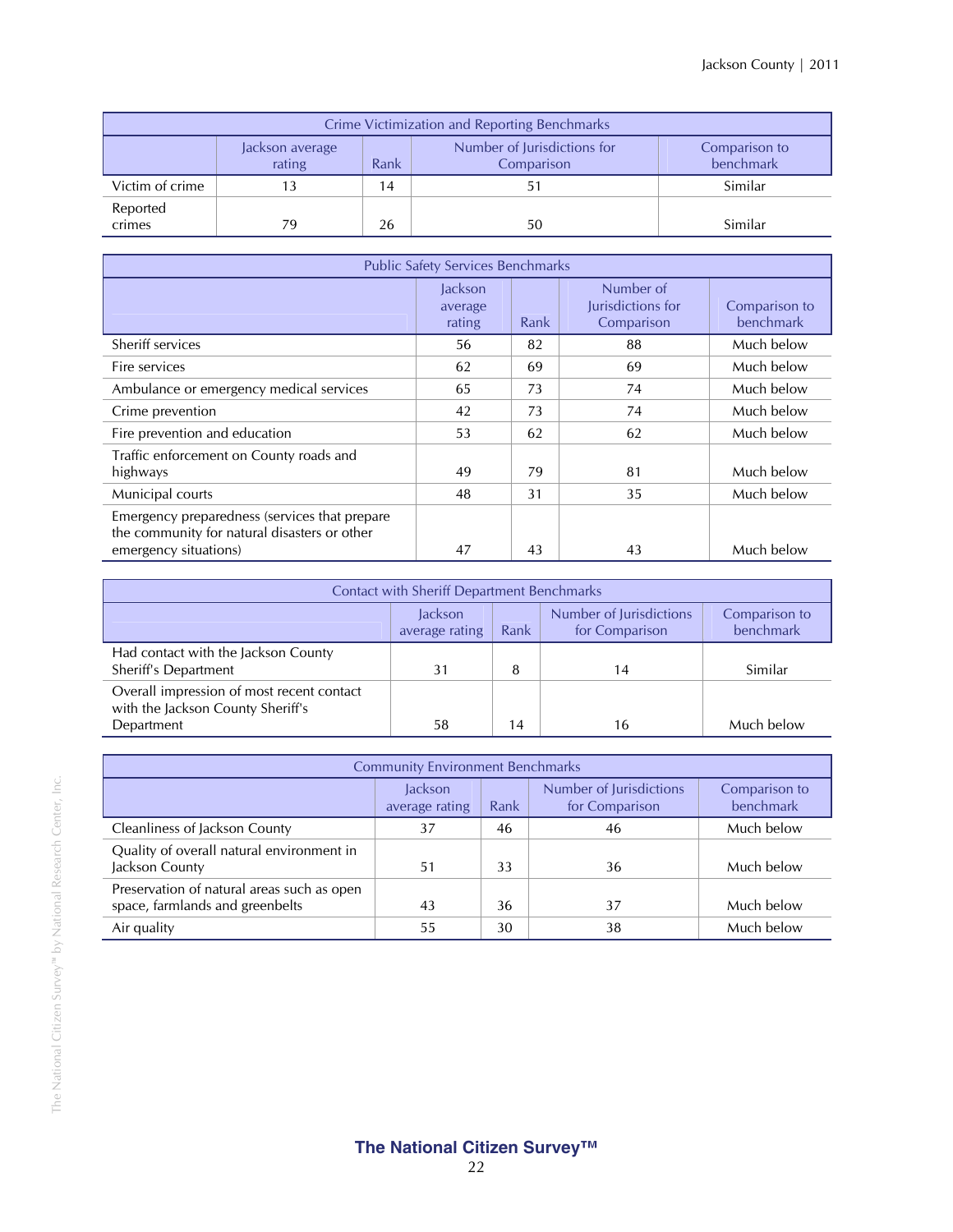| Frequency of Recycling Benchmarks                                                                            |    |  |    |         |  |
|--------------------------------------------------------------------------------------------------------------|----|--|----|---------|--|
| Number of Jurisdictions for<br>Comparison to<br>Jackson average<br>benchmark<br>Rank<br>rating<br>Comparison |    |  |    |         |  |
| Recycled used paper, cans or<br>bottles from your home                                                       | 80 |  | 48 | Similar |  |

| Utility Services Benchmarks            |                           |      |                                           |                            |  |  |  |
|----------------------------------------|---------------------------|------|-------------------------------------------|----------------------------|--|--|--|
|                                        | Jackson average<br>rating | Rank | Number of Jurisdictions for<br>Comparison | Comparison to<br>benchmark |  |  |  |
| Power (electric and/or gas)<br>utility | 57                        | 19   | 21                                        | Much below                 |  |  |  |
| Sewer services                         | 58                        | 53   | 67                                        | Below                      |  |  |  |
| Drinking water                         | 52                        | 55   | 71                                        | Much below                 |  |  |  |
| Storm drainage                         | 46                        | 70   | 82                                        | Much below                 |  |  |  |
| Yard waste pick-up                     | 40                        | 63   | 63                                        | Much below                 |  |  |  |
| Recycling                              | 54                        | 68   | 75                                        | Much below                 |  |  |  |
| Garbage collection                     | 63                        | 76   | 80                                        | Much below                 |  |  |  |

| <b>Community Recreational Opportunities Benchmarks</b> |                                                                                                              |                         |               |               |  |  |
|--------------------------------------------------------|--------------------------------------------------------------------------------------------------------------|-------------------------|---------------|---------------|--|--|
|                                                        | Number of Jurisdictions for<br>Comparison to<br>Jackson average<br>benchmark<br>rating<br>Rank<br>Comparison |                         |               |               |  |  |
| Recreational<br>opportunities                          | 48                                                                                                           | 41                      | 59            | Much below    |  |  |
| Jackson County open<br>space                           | 53                                                                                                           | <b>Not</b><br>available | Not available | Not available |  |  |
| Availability of historic<br>sites                      | 49                                                                                                           | <b>Not</b><br>available | Not available | Not available |  |  |

| Participation in Parks and Recreation Opportunities Benchmarks                                               |    |    |    |           |  |  |
|--------------------------------------------------------------------------------------------------------------|----|----|----|-----------|--|--|
| Number of Jurisdictions for<br>Comparison to<br>Jackson average<br>benchmark<br>rating<br>Rank<br>Comparison |    |    |    |           |  |  |
| Used Jackson County recreation<br>centers                                                                    | 50 | 34 | 39 | Much less |  |  |
| Participated in a recreation<br>program or activity                                                          | 40 | 40 | 47 | Much less |  |  |
| Visited a neighborhood park or<br>County park                                                                | 85 | 37 | 49 | Similar   |  |  |

| <b>Parks and Recreation Services Benchmarks</b> |                           |                         |                                           |                            |  |  |
|-------------------------------------------------|---------------------------|-------------------------|-------------------------------------------|----------------------------|--|--|
|                                                 | Jackson average<br>rating | Rank                    | Number of Jurisdictions for<br>Comparison | Comparison to<br>benchmark |  |  |
| County parks                                    | 64                        | 47                      | 61                                        | Much below                 |  |  |
| Recreation programs or<br>classes               | 55                        | 53                      | 58                                        | Much below                 |  |  |
| Recreation centers or<br>facilities             | 53                        | 40                      | 46                                        | Much below                 |  |  |
| Nature programs or<br>classes                   | 51                        | <b>Not</b><br>available | Not available                             | Not available              |  |  |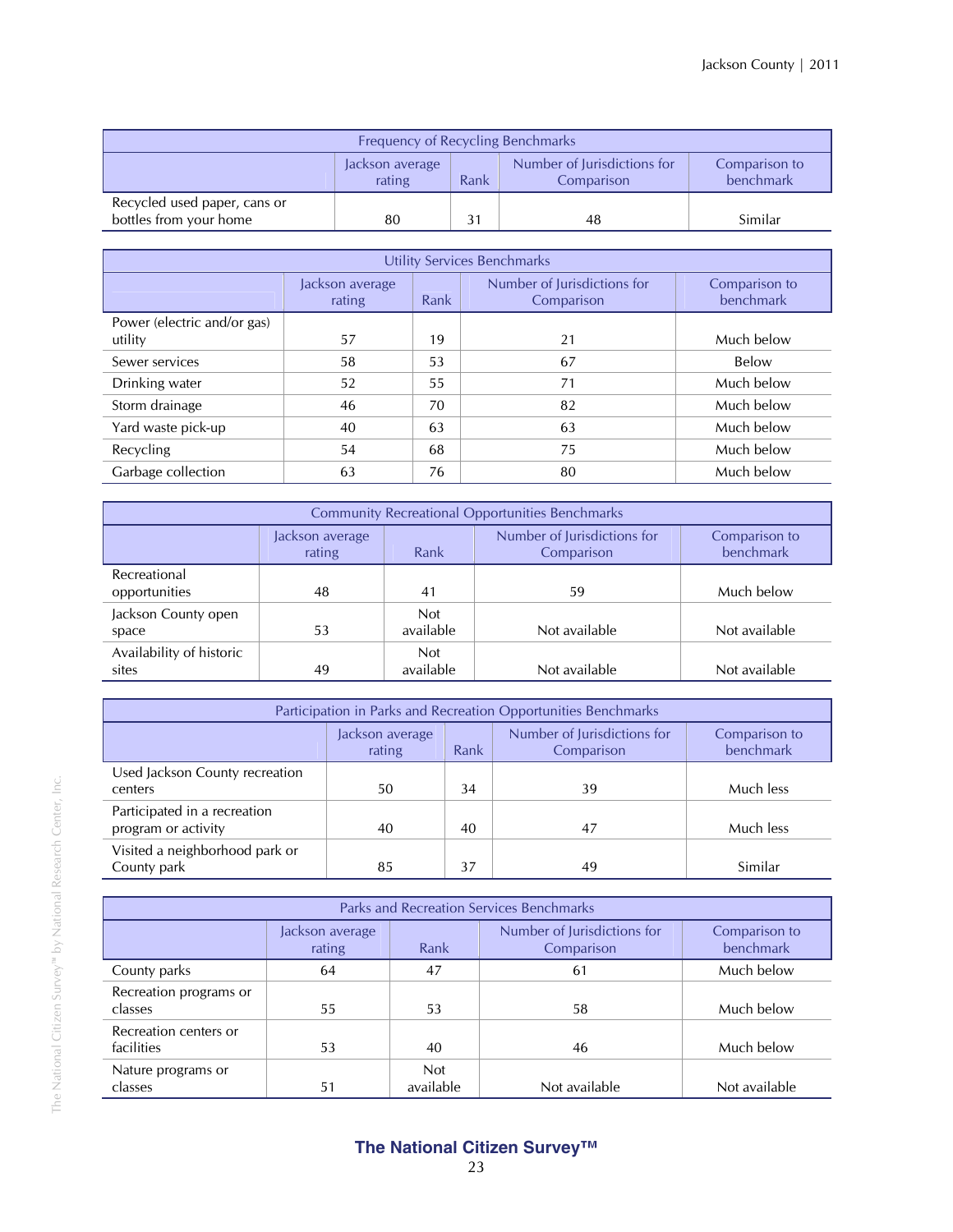| <b>Cultural and Educational Opportunities Benchmarks</b>                                                     |    |    |    |            |  |  |
|--------------------------------------------------------------------------------------------------------------|----|----|----|------------|--|--|
| Number of Jurisdictions for<br>Comparison to<br>Jackson average<br>benchmark<br>rating<br>Comparison<br>Rank |    |    |    |            |  |  |
| Opportunities to attend cultural<br>activities                                                               | 39 | 49 | 58 | Much below |  |  |
| Educational opportunities                                                                                    | 46 | 47 | 50 | Much below |  |  |

| Participation in Cultural and Educational Opportunities Benchmarks                                           |    |    |    |         |  |  |  |
|--------------------------------------------------------------------------------------------------------------|----|----|----|---------|--|--|--|
| Number of Jurisdictions for<br>Jackson<br>Comparison to<br>benchmark<br>Rank<br>Comparison<br>average rating |    |    |    |         |  |  |  |
| Used Jackson County public libraries<br>or their services                                                    | 71 | 38 | 48 | Less    |  |  |  |
| Participated in religious or spiritual<br>activities in Jackson County                                       | 55 | 14 | 28 | Similar |  |  |  |

| <b>Cultural and Educational Services Benchmarks</b> |                                                                                                              |    |    |            |  |  |  |
|-----------------------------------------------------|--------------------------------------------------------------------------------------------------------------|----|----|------------|--|--|--|
|                                                     | Number of Jurisdictions for<br>Comparison to<br>Jackson average<br>rating<br>benchmark<br>Rank<br>Comparison |    |    |            |  |  |  |
| Public schools                                      | 46                                                                                                           | 47 | 52 | Much below |  |  |  |
| Public library<br>services                          | 66                                                                                                           | 54 | 64 | Much below |  |  |  |

| Community Health and Wellness Access and Opportunities Benchmarks |                                                                                |    |    |            |  |  |  |
|-------------------------------------------------------------------|--------------------------------------------------------------------------------|----|----|------------|--|--|--|
|                                                                   | Number of Jurisdictions for<br>Jackson average<br>rating<br>Rank<br>Comparison |    |    |            |  |  |  |
| Availability of affordable quality<br>health care                 | 40                                                                             | 47 | 52 | Much below |  |  |  |
| Availability of affordable quality<br>food                        | 53                                                                             | 27 | 36 | Below      |  |  |  |
| Availability of preventive health<br>services                     | 46                                                                             | 25 | 28 | Much below |  |  |  |

| <b>Health and Wellness Services Benchmarks</b> |                           |                         |                                           |                            |  |  |
|------------------------------------------------|---------------------------|-------------------------|-------------------------------------------|----------------------------|--|--|
|                                                | Jackson average<br>rating | Rank                    | Number of Jurisdictions for<br>Comparison | Comparison to<br>benchmark |  |  |
| Health services                                | 48                        | 36                      | 40                                        | Much below                 |  |  |
| Mental health<br>services                      | 38                        | <b>Not</b><br>available | Not available                             | Not available              |  |  |
| Drug and alcohol<br>services                   | 42                        | <b>Not</b><br>available | Not available                             | Not available              |  |  |
| Adult protective<br>services                   | 42                        | <b>Not</b><br>available | Not available                             | Not available              |  |  |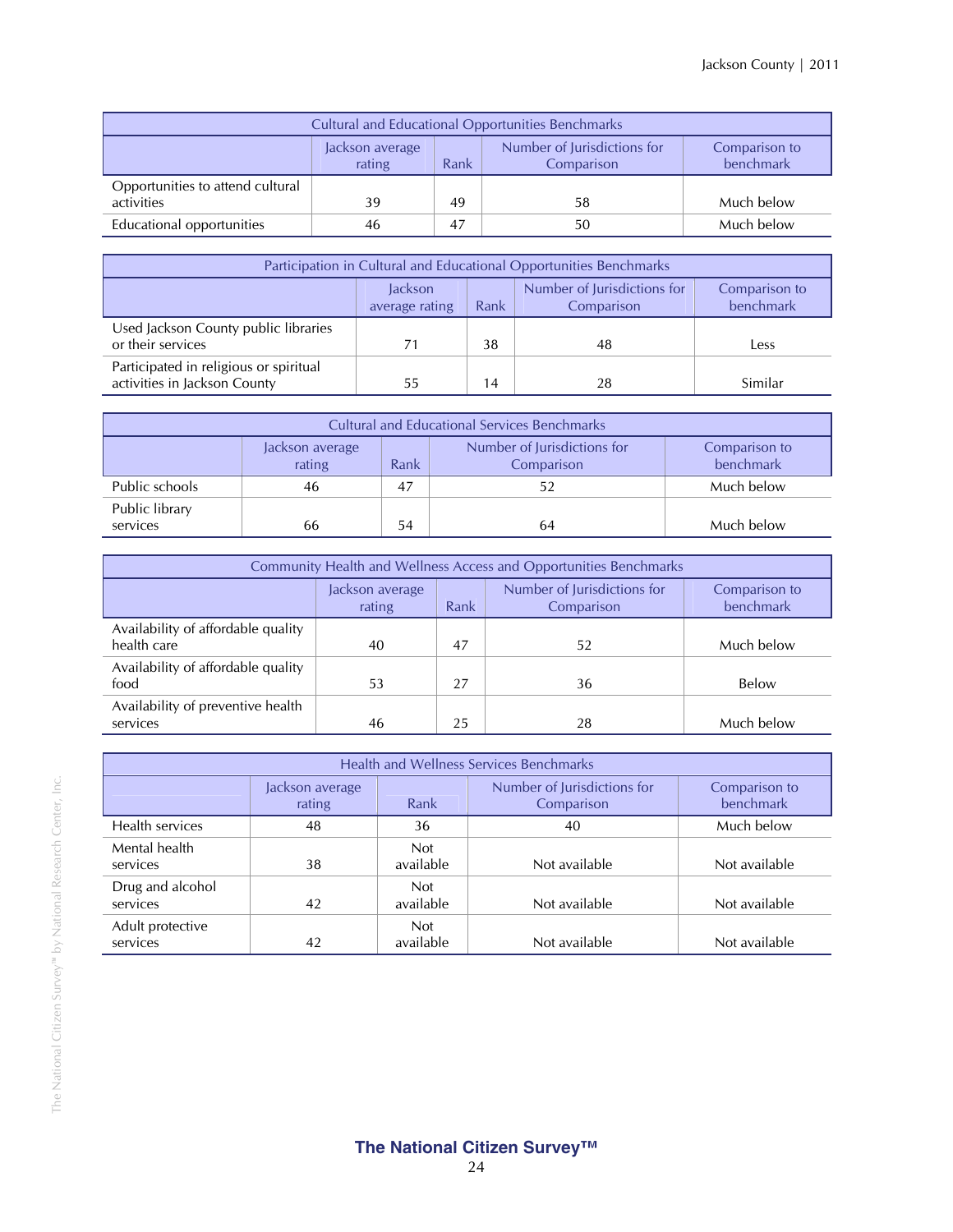| <b>Community Quality and Inclusiveness Benchmarks</b>                             |                           |      |                                           |                            |  |  |  |
|-----------------------------------------------------------------------------------|---------------------------|------|-------------------------------------------|----------------------------|--|--|--|
|                                                                                   | Jackson<br>average rating | Rank | Number of Jurisdictions<br>for Comparison | Comparison to<br>benchmark |  |  |  |
| Sense of community                                                                | 41                        | 61   | 61                                        | Much below                 |  |  |  |
| Openness and acceptance of the community<br>towards people of diverse backgrounds | 42                        | 53   | 57                                        | Much below                 |  |  |  |
| Availability of affordable quality child care                                     | 38                        | 45   | 52                                        | Much below                 |  |  |  |
| Jackson County as a place to raise children                                       | 48                        | 73   | 76                                        | Much below                 |  |  |  |
| Jackson County as a place to retire                                               | 36                        | 73   | 75                                        | Much below                 |  |  |  |

| Services Provided for Population Subgroups Benchmarks |                                                                                                              |    |    |            |  |  |  |
|-------------------------------------------------------|--------------------------------------------------------------------------------------------------------------|----|----|------------|--|--|--|
|                                                       | Number of Jurisdictions for<br>Comparison to<br>Jackson average<br>benchmark<br>rating<br>Comparison<br>Rank |    |    |            |  |  |  |
| Services to seniors                                   | 50                                                                                                           | 51 | 60 | Much below |  |  |  |
| Services to youth                                     | 38                                                                                                           | 55 | 61 | Much below |  |  |  |
| Services to low-income<br>people                      | 39                                                                                                           | 47 | 52 | Much below |  |  |  |

| Civic Engagement Opportunities Benchmarks            |                                                                                                              |    |    |            |  |  |
|------------------------------------------------------|--------------------------------------------------------------------------------------------------------------|----|----|------------|--|--|
|                                                      | Number of Jurisdictions for<br>Comparison to<br>Jackson average<br>benchmark<br>rating<br>Comparison<br>Rank |    |    |            |  |  |
| Opportunities to participate in<br>community matters | 48                                                                                                           | 32 | 34 | Much below |  |  |
| Opportunities to volunteer                           | 64                                                                                                           | 22 | 33 | Similar    |  |  |

| Participation in Civic Engagement Opportunities Benchmarks                                                                    |                              |      |                                              |                            |  |  |
|-------------------------------------------------------------------------------------------------------------------------------|------------------------------|------|----------------------------------------------|----------------------------|--|--|
|                                                                                                                               | Jackson<br>average<br>rating | Rank | Number of<br>Jurisdictions for<br>Comparison | Comparison to<br>benchmark |  |  |
| Attended a meeting of local elected officials or<br>other local public meeting                                                | 27                           | 15   | 50                                           | Similar                    |  |  |
| Watched a meeting of local elected officials or<br>other County-sponsored public meeting on cable<br>television, the Internet | 41                           | 21   | 42                                           | Similar                    |  |  |
| Volunteered your time to some group or activity<br>in Jackson County                                                          | 51                           | 19   | 50                                           | More                       |  |  |
| Participated in a club or civic group in Jackson<br>County                                                                    | 34                           | 12   | 31                                           | More                       |  |  |
| Provided help to a friend or neighbor                                                                                         | 96                           | 10   | 31                                           | Similar                    |  |  |

| <b>Voter Behavior Benchmarks</b>                                                                             |    |    |  |      |  |  |
|--------------------------------------------------------------------------------------------------------------|----|----|--|------|--|--|
| Number of Jurisdictions for<br>Comparison to<br>Jackson average<br>benchmark<br>rating<br>Rank<br>Comparison |    |    |  |      |  |  |
| Registered to vote                                                                                           | 90 | 12 |  | More |  |  |
| Voted in last general<br>election                                                                            | 71 | 35 |  | Less |  |  |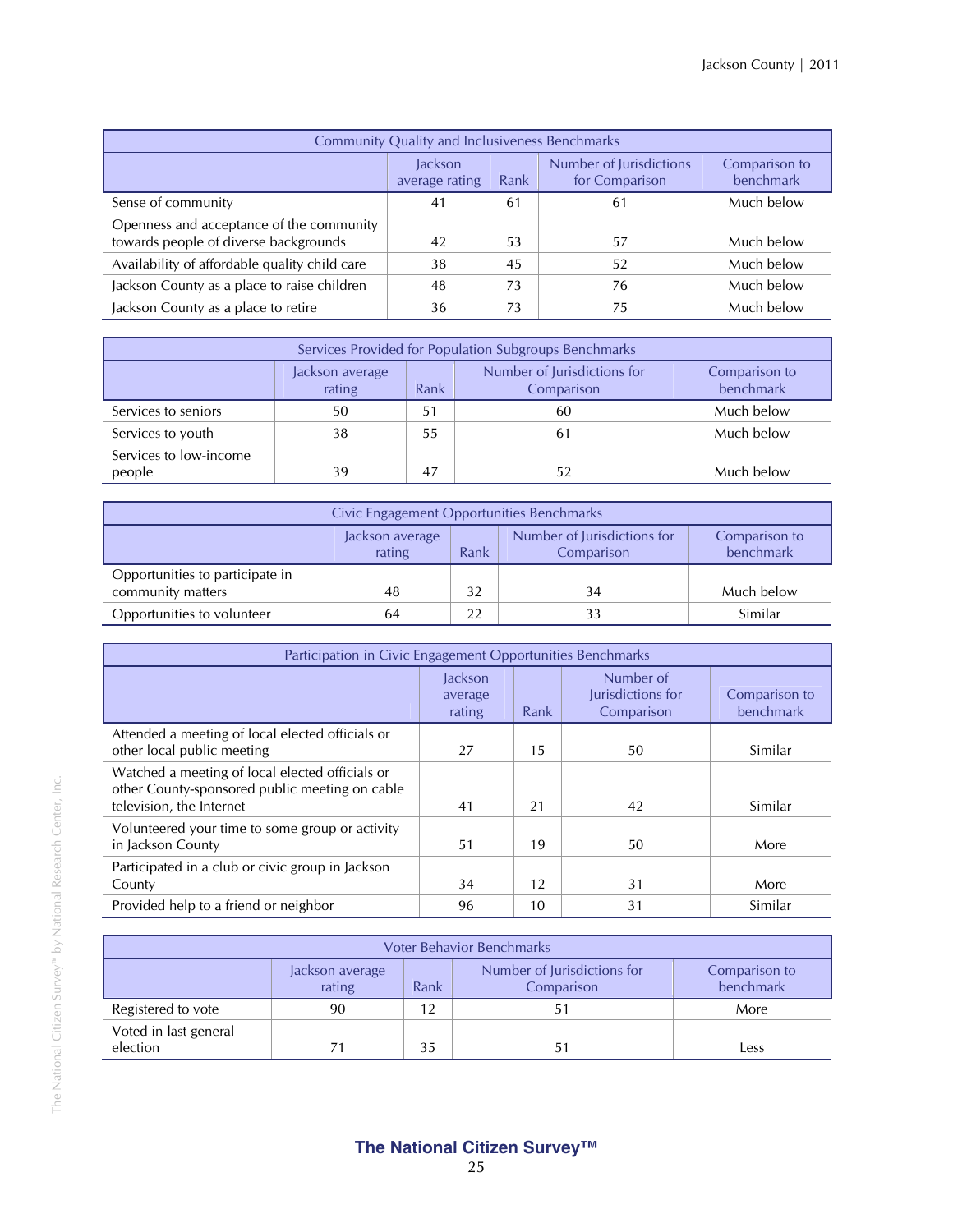| Use of Information Sources Benchmarks                                                                        |    |    |    |           |  |  |
|--------------------------------------------------------------------------------------------------------------|----|----|----|-----------|--|--|
| Number of Jurisdictions for<br>Comparison to<br>Jackson average<br>benchmark<br>Rank<br>rating<br>Comparison |    |    |    |           |  |  |
| Visited the Jackson County<br>Web site                                                                       | 39 | 33 | 35 | Much less |  |  |

| Local Government Media Services and Information Dissemination Benchmarks |                                                                                                              |    |     |            |  |  |  |
|--------------------------------------------------------------------------|--------------------------------------------------------------------------------------------------------------|----|-----|------------|--|--|--|
|                                                                          | Number of Jurisdictions for<br>Comparison to<br>Jackson average<br>benchmark<br>rating<br>Comparison<br>Rank |    |     |            |  |  |  |
| Cable television                                                         | 46                                                                                                           | 35 | -47 | Below      |  |  |  |
| Public information                                                       |                                                                                                              |    |     |            |  |  |  |
| services                                                                 | 50                                                                                                           | 54 | 61  | Much below |  |  |  |

| Social Engagement Opportunities Benchmarks                                                                   |    |    |    |            |  |  |  |
|--------------------------------------------------------------------------------------------------------------|----|----|----|------------|--|--|--|
| Number of Jurisdictions<br>Jackson<br>Comparison to<br>benchmark<br>for Comparison<br>average rating<br>Rank |    |    |    |            |  |  |  |
| Opportunities to participate in social<br>events and activities                                              | 45 | 32 | 36 | Much below |  |  |  |
| Opportunities to participate in religious<br>or spiritual events and activities                              | 60 | 30 | 32 | Much below |  |  |  |

| Contact with Immediate Neighbors Benchmarks                                                                  |    |  |  |           |  |
|--------------------------------------------------------------------------------------------------------------|----|--|--|-----------|--|
| Number of Jurisdictions for<br>Comparison to<br>Jackson average<br>benchmark<br>rating<br>Rank<br>Comparison |    |  |  |           |  |
| Has contact with neighbors at least<br>several times per week                                                | 40 |  |  | Much less |  |

| <b>Public Trust Benchmarks</b>                                             |                           |      |                                           |                            |  |
|----------------------------------------------------------------------------|---------------------------|------|-------------------------------------------|----------------------------|--|
|                                                                            | Jackson<br>average rating | Rank | Number of Jurisdictions<br>for Comparison | Comparison to<br>benchmark |  |
| The value of services for the taxes paid to<br>Jackson County              | 36                        | 87   | 94                                        | Much below                 |  |
| The overall direction that Jackson County<br>is taking                     | 33                        | 63   | 65                                        | Much below                 |  |
| The job Jackson County government does<br>at welcoming citizen involvement | 34                        | 66   | 69                                        | Much below                 |  |
| Overall image or reputation of Jackson<br>County                           | 32                        | 75   | 75                                        | Much below                 |  |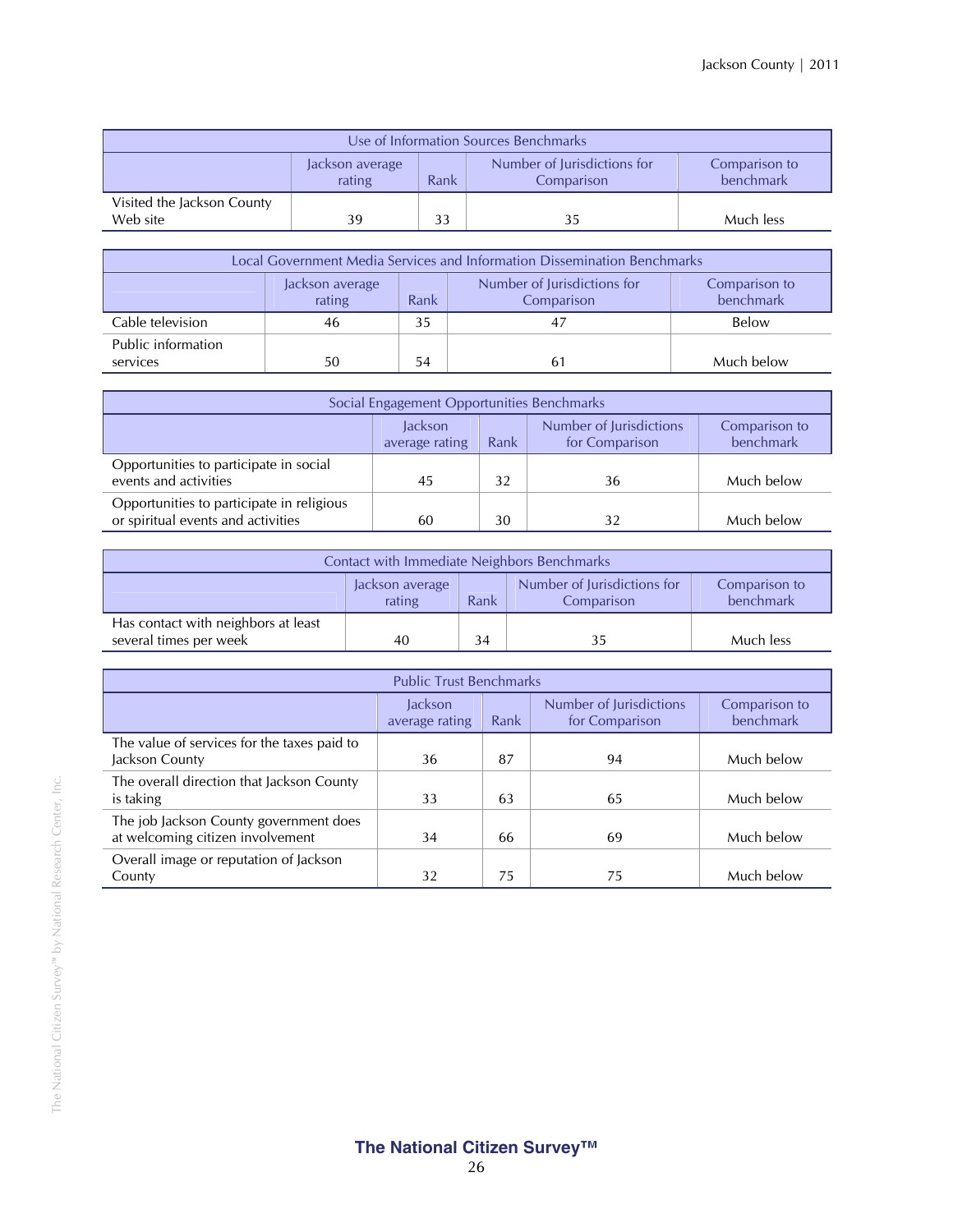| Services Provided by Local, State and Federal Governments Benchmarks |                           |      |                                           |                            |
|----------------------------------------------------------------------|---------------------------|------|-------------------------------------------|----------------------------|
|                                                                      | Jackson average<br>rating | Rank | Number of Jurisdictions for<br>Comparison | Comparison to<br>benchmark |
| Services provided by Jackson<br>County                               | 45                        | 86   | 87                                        | Much below                 |
| Services provided by the Federal<br>Government                       | 30                        | .51  | 51                                        | Much below                 |
| Services provided by the State<br>Government                         | 31                        | 46   | 51                                        | Much below                 |

| <b>Contact with County Employees Benchmarks</b>          |                           |      |                                           |                            |
|----------------------------------------------------------|---------------------------|------|-------------------------------------------|----------------------------|
|                                                          | Jackson average<br>rating | Rank | Number of Jurisdictions for<br>Comparison | Comparison to<br>benchmark |
| Had contact with county<br>employee(s) in last 12 months | 40                        | 51   | 60                                        | Much less                  |

| Perceptions of County Employees (Among Those Who Had Contact) Benchmarks |                           |      |                                           |                            |
|--------------------------------------------------------------------------|---------------------------|------|-------------------------------------------|----------------------------|
|                                                                          | Jackson average<br>rating | Rank | Number of Jurisdictions for<br>Comparison | Comparison to<br>benchmark |
| Knowledge                                                                | 65                        | 54   | 62                                        | Much below                 |
| Responsiveness                                                           | 55                        | 69   | 69                                        | Much below                 |
| Courtesy                                                                 | 64                        | 47   | 52                                        | Much below                 |
| Overall<br>impression                                                    | 57                        | 75   | 81                                        | Much below                 |